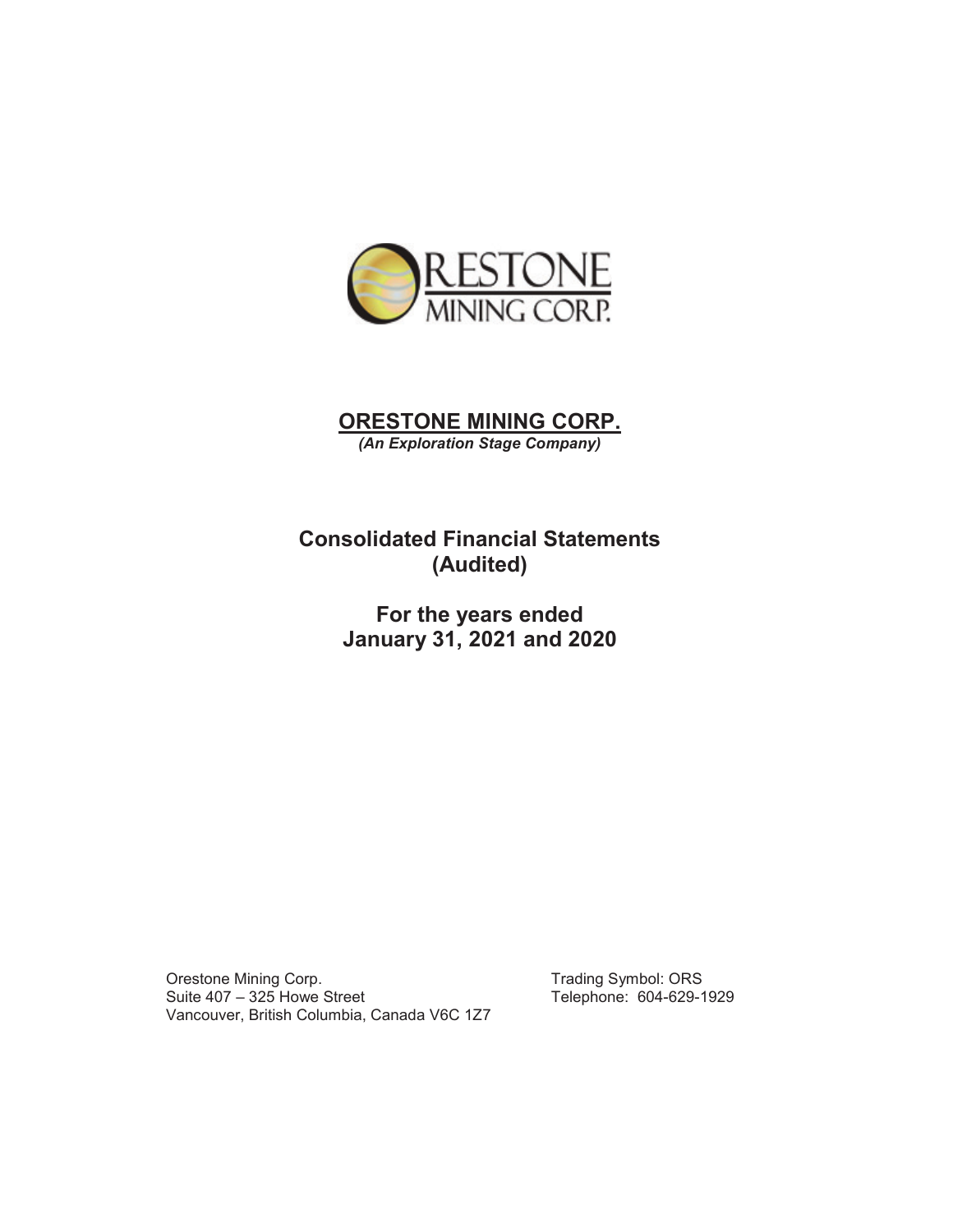

# **Contents**

|                                                            | Page           |
|------------------------------------------------------------|----------------|
| Auditor's Report                                           | $3 - 4$        |
| <b>Consolidated Statements of Financial Position</b>       | 5              |
| Consolidated Statements of Comprehensive Loss              | 6              |
| Consolidated Statements of Changes in Shareholders' Equity | $\overline{7}$ |
| <b>Consolidated Statements of Cash Flows</b>               | 8              |
| Notes To Consolidated Financial Statements                 | $9 - 26$       |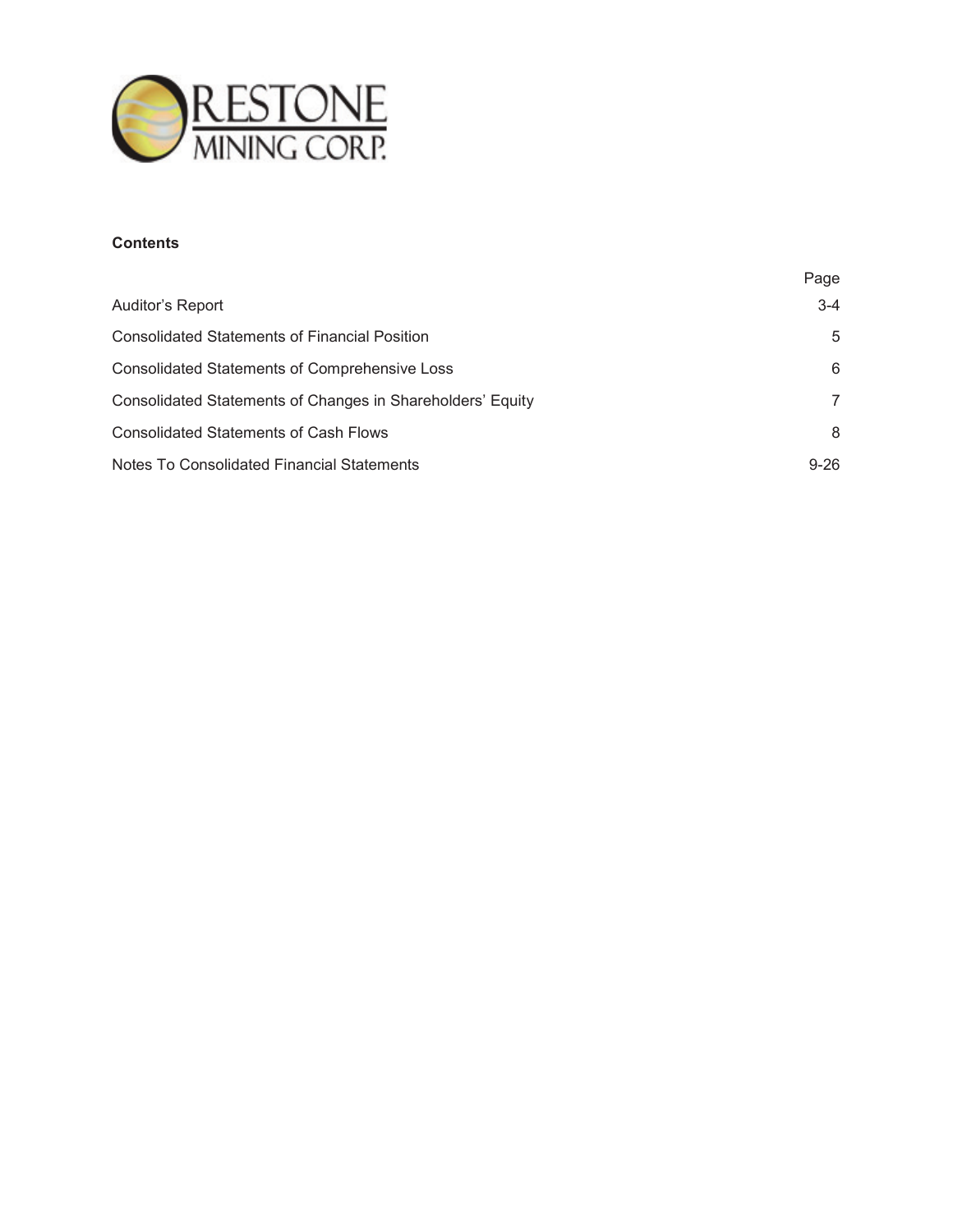

401-905 West Pender St Vancouver BC V6C 1L6 www.devissergray.com t 604.687.5447 f 604.687.6737

#### **Independent Auditor's Report**

#### **To the Shareholders of Orestone Mining Corp.**

#### **Report on the Audit of the Consolidated Financial Statements**

#### **Opinion**

We have audited the consolidated financial statements of Orestone Mining Corp., which comprise the consolidated statements of financial position as at January 31, 2021 and 2020 and the consolidated statements of comprehensive loss, changes in shareholders' equity and cash flows for the years then ended, and notes to the consolidated financial statements, including a summary of significant accounting policies.

In our opinion, the accompanying consolidated financial statements present fairly, in all material respects, the financial position of Orestone Mining Corp. as at January 31, 2021 and 2020 and its financial performance and its cash flows for the years then ended in accordance with International Financial Reporting Standards ("IFRS").

#### **Basis for Opinion**

We conducted our audit in accordance with Canadian generally accepted auditing standards. Our responsibilities under those standards are further described in the Auditor's Responsibilities for the Audit of the Consolidated Financial Statements section of our report. We are independent of Orestone Mining Corp. in accordance with the ethical requirements that are relevant to our audit of the consolidated financial statements in Canada, and we have fulfilled our ethical responsibilities in accordance with these requirements. We believe that the audit evidence we have obtained is sufficient and appropriate to provide a basis for our opinion.

#### **Material Uncertainty Related to Going Concern**

We draw attention to Note 1 in the consolidated financial statements, which indicates that Company has not generated any significant revenues, and the continuing operations of the Company are dependent upon its ability to raise adequate financing to commence profitable operations in the future. These conditions indicate that a material uncertainty exists that may cast significant doubt on the Company's ability to continue as a going concern. Our opinion is not modified in respect of this matter.

#### **Other Information**

Management is responsible for the other information. The other information comprises the information included in "Management's Discussion and Analysis", but does not include the consolidated financial statements and our auditor's report thereon.

Our opinion on the consolidated financial statements does not cover the other information and we do not express any form of assurance conclusion thereon.

In connection with our audit of the consolidated financial statements, our responsibility is to read the other information and, in doing so, consider whether the other information is materially inconsistent with the consolidated financial statements or our knowledge obtained in the audit or otherwise appears to be materially misstated. If, based on the work we have performed, we conclude that there is a material misstatement of this other information, we are required to report that fact. We have nothing to report in this regard.

#### **Responsibilities of Management and Those Charged with Governance for the Consolidated Financial Statements**

Management is responsible for the preparation and fair presentation of the consolidated financial statements in accordance with IFRS, and for such internal control as management determines is necessary to enable the preparation of consolidated financial statements that are free from material misstatement, whether due to fraud or error.

In preparing the consolidated financial statements, management is responsible for assessing Orestone Mining Corp.'s ability to continue as a going concern, disclosing, as applicable, matters related to going concern and using the going concern basis of accounting unless management either intends to liquidate Orestone Mining Corp. or to cease operations, or has no realistic alternative but to do so.

Those charged with governance are responsible for overseeing Orestone Mining Corp.'s financial reporting process.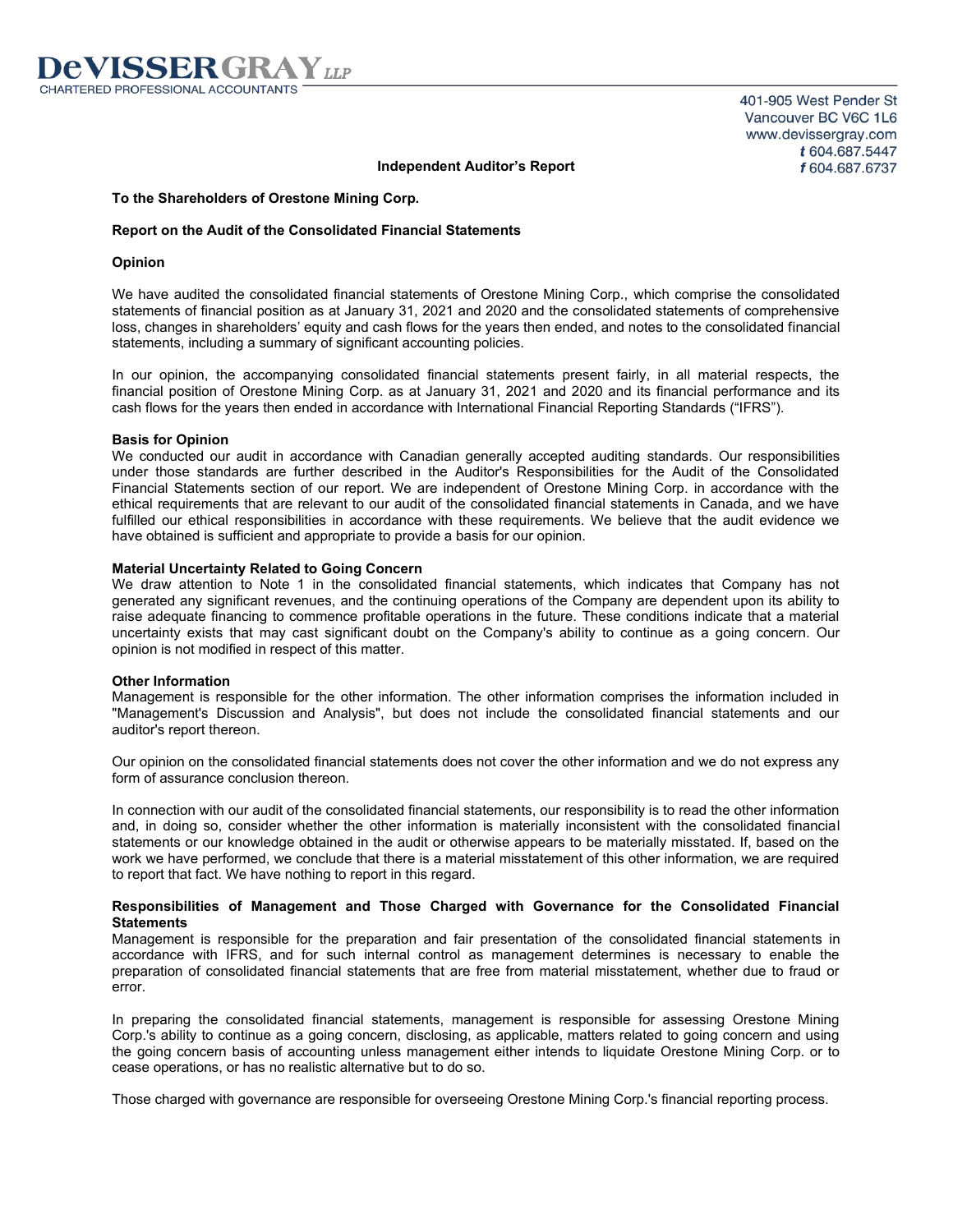## **Auditor's Responsibilities for the Audit of the Consolidated Financial Statements**

Our objectives are to obtain reasonable assurance about whether the consolidated financial statements as a whole are free from material misstatement, whether due to fraud or error, and to issue an auditor's report that includes our opinion. Reasonable assurance is a high level of assurance, but is not a guarantee that an audit conducted in accordance with Canadian generally accepted auditing standards will always detect a material misstatement when it exists. Misstatements can arise from fraud or error and are considered material if, individually or in the aggregate, they could reasonably be expected to influence the economic decisions of users taken on the basis of these consolidated financial statements.

As part of an audit in accordance with Canadian generally accepted auditing standards, we exercise professional judgment and maintain professional skepticism throughout the audit. We also:

- Identify and assess the risks of material misstatement of the consolidated financial statements, whether due to fraud or error, design and perform audit procedures responsive to those risks, and obtain audit evidence that is sufficient and appropriate to provide a basis for our opinion. The risk of not detecting a material misstatement resulting from fraud is higher than for one resulting from error, as fraud may involve collusion, forgery, intentional omissions, misrepresentations, or the override of internal control.
- Obtain an understanding of internal control relevant to the audit in order to design audit procedures that are appropriate in the circumstances, but not for the purpose of expressing an opinion on the effectiveness of Orestone Mining Corp.'s internal control.
- Evaluate the appropriateness of accounting policies used and the reasonableness of accounting estimates and related disclosures made by management.
- Conclude on the appropriateness of management's use of the going concern basis of accounting and, based on the audit evidence obtained, whether a material uncertainty exists related to events or conditions that may cast significant doubt on Orestone Mining Corp.'s ability to continue as a going concern. If we conclude that a material uncertainty exists, we are required to draw attention in our auditor's report to the related disclosures in the consolidated financial statements or, if such disclosures are inadequate, to modify our opinion. Our conclusions are based on the audit evidence obtained up to the date of our auditor's report. However, future events or conditions may cause Orestone Mining Corp. to cease to continue as a going concern.
- Evaluate the overall presentation, structure, and content of the consolidated financial statements, including the disclosures, and whether the consolidated financial statements represent the underlying transactions and events in a manner that achieves fair presentation.

We communicate with those charged with governance regarding, among other matters, the planned scope and timing of the audit and significant audit findings, including any significant deficiencies in internal control that we identify during our audit.

We also provide those charged with governance with a statement that we have complied with relevant ethical requirements regarding independence, and to communicate with them all relationships and other matters that may reasonably be thought to bear on our independence, and where applicable, related safeguards.

The engagement partner on the audit resulting in this independent auditor's report is Keith Macdonald.

Visser Gray LLP

**CHARTERED PROFESSIONAL ACCOUNTANTS**  Vancouver, BC, Canada May 31, 2021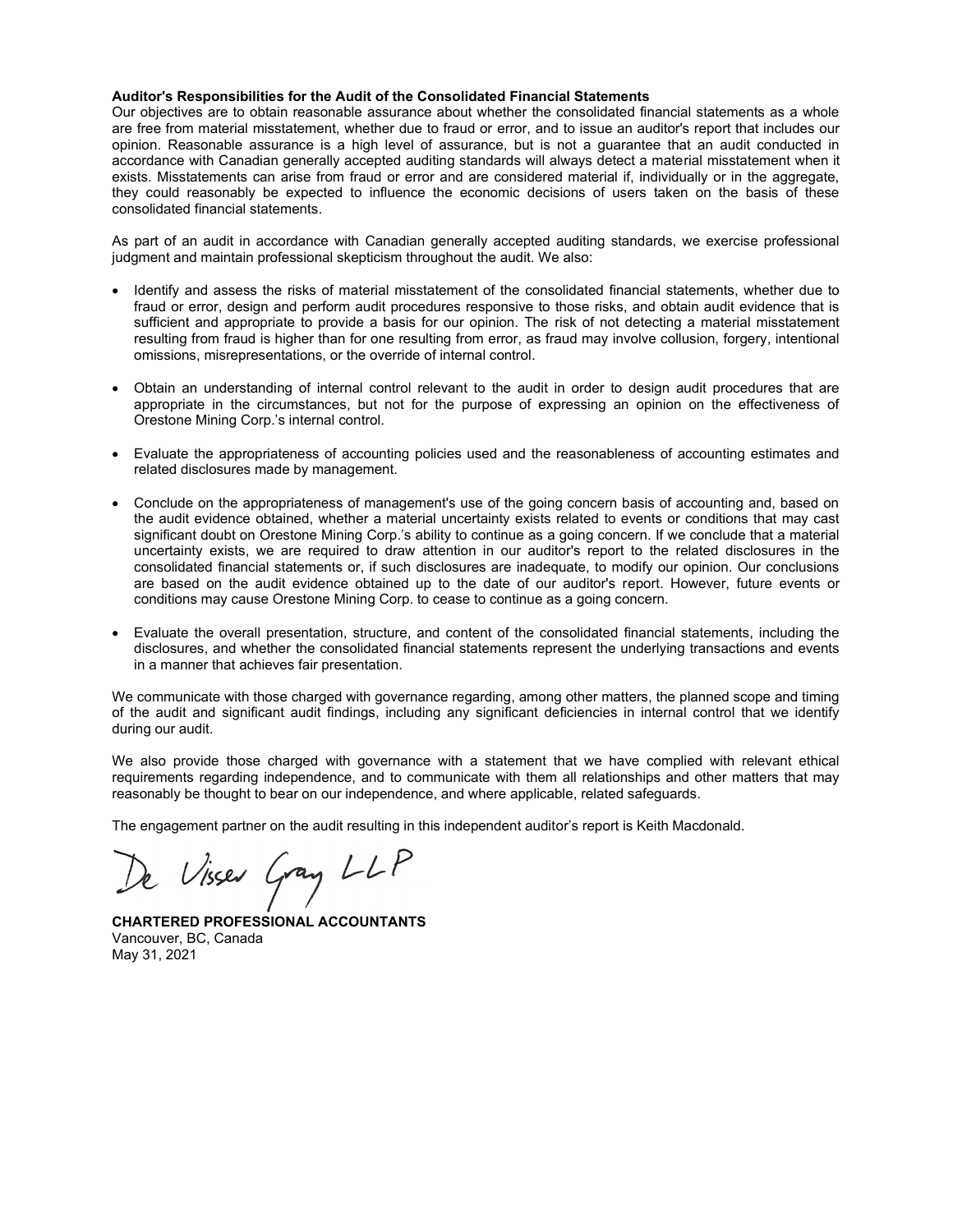## **ORESTONE MINING CORP. CONSOLIDATED STATEMENTS OF FINANCIAL POSITION AS AT JANUARY 31 (Expressed in Canadian dollars)**

|                                   | <b>Note</b> | 2021            | 2020            |
|-----------------------------------|-------------|-----------------|-----------------|
|                                   |             |                 |                 |
| <b>ASSETS</b>                     |             |                 |                 |
| <b>Current</b>                    |             |                 |                 |
| Cash                              |             | \$<br>69,719    | \$<br>159,419   |
| Marketable securities             | 4           | 37              | 47              |
| <b>GST</b> receivable             |             | 16,582          | 3,639           |
| Due from related party            | 8           |                 | 34,720          |
| Prepaid expenses                  | 8           | 12,720          | 23,537          |
|                                   |             | 99,058          | 221,362         |
| Non-current                       |             |                 |                 |
| Exploration and evaluation assets | 5           | 2,294,998       | 2,370,236       |
| <b>IVA</b> receivable             |             | 45,690          |                 |
| <b>Reclamation bonds</b>          | 5           | 15,000          | 29,000          |
|                                   |             | 2,355,688       | 2,399,236       |
|                                   |             | 2,454,746       | 2,620,598       |
|                                   |             |                 |                 |
| <b>LIABILITIES</b>                |             |                 |                 |
| <b>Current</b>                    |             |                 |                 |
| Trade and other payables          |             | 201,779         | 46,545          |
| Due to related parties            | 8           | 44,129          | 13,020          |
|                                   |             | 245,908         | 59,565          |
|                                   |             |                 |                 |
| <b>SHAREHOLDERS' EQUITY</b>       |             |                 |                 |
| Share capital                     | 6           | 8,100,841       | 7,559,093       |
| <b>Reserves</b>                   | 6           | 2,903,628       | 2,423,238       |
| <b>Deficit</b>                    |             | (8, 795, 631)   | (7, 421, 298)   |
|                                   |             | 2,208,838       | 2,561,033       |
|                                   |             | \$<br>2,454,746 | \$<br>2,620,598 |

## **Nature of Operations and Going Concern (Note 1) Events After the Reporting Period (Note 13)**

These consolidated financial statements are authorized for issue by the Board of Directors on May 31, 2021. They are signed on the Company's behalf by:

*"David Hottman" "Gary Nordin"*

David Hottman, Director **Gary Nordin, Director** Gary Nordin, Director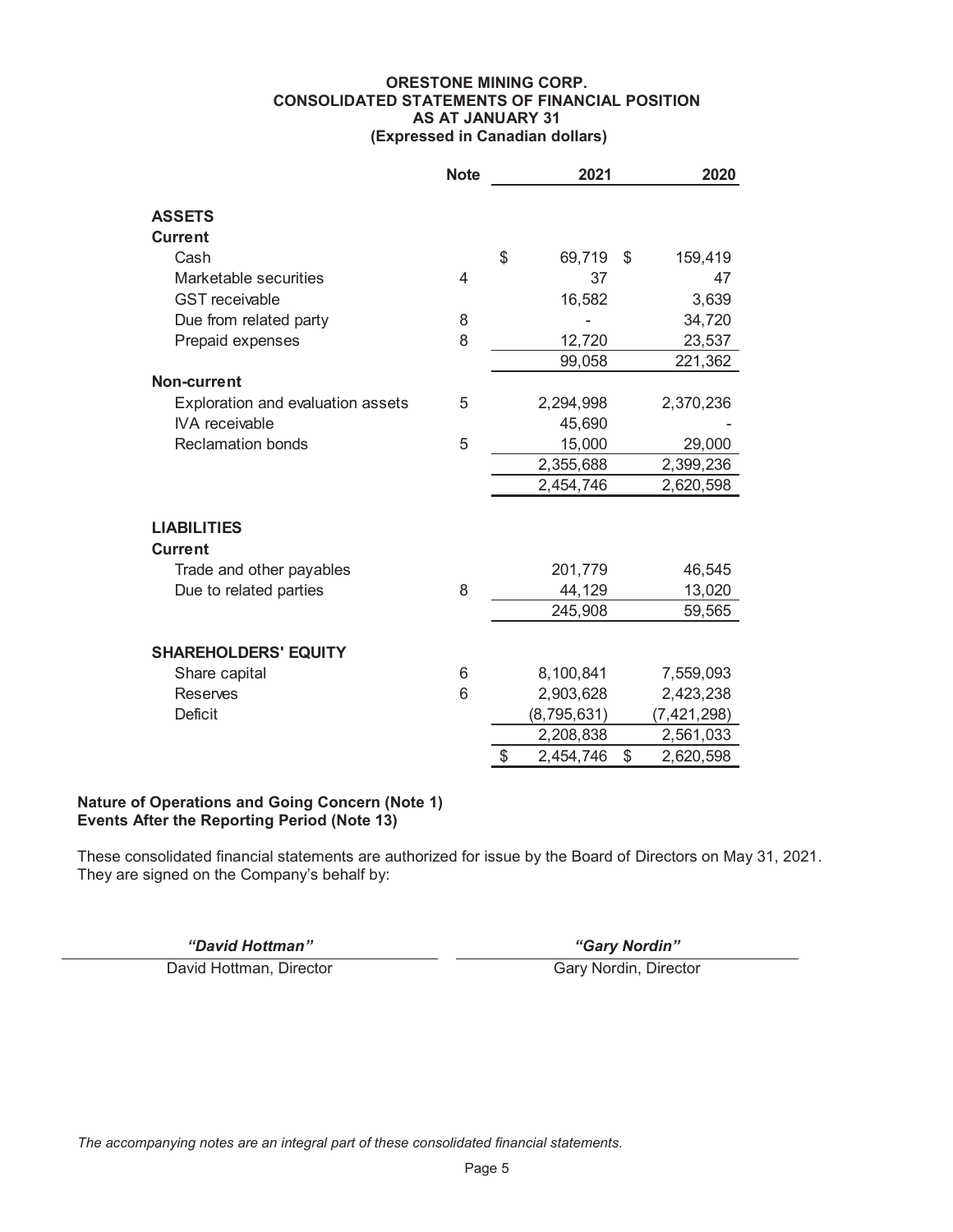## **ORESTONE MINING CORP. CONSOLIDATED STATEMENTS OF COMPREHENSIVE LOSS FOR THE YEARS ENDED JANUARY 31 (Expressed in Canadian dollars)**

|                                                                                                                                                                                     | <b>Note</b> | 2021                                            | 2020                                     |
|-------------------------------------------------------------------------------------------------------------------------------------------------------------------------------------|-------------|-------------------------------------------------|------------------------------------------|
| <b>Expenses</b>                                                                                                                                                                     |             |                                                 |                                          |
| Filing fees                                                                                                                                                                         |             | \$<br>11,624                                    | \$<br>25,658                             |
| Investor relations                                                                                                                                                                  |             | 58,668                                          | 78,701                                   |
| Marketing                                                                                                                                                                           |             | 10,243                                          | 30,975                                   |
| Office, rent and miscellaneous                                                                                                                                                      | 8           | 39,543                                          | 37,584                                   |
| Project search                                                                                                                                                                      |             |                                                 | 15,796                                   |
| Professional fees                                                                                                                                                                   | 8           | 74,780                                          | 75,497                                   |
| Salaries, benefits and consulting fees                                                                                                                                              | 8           | 253,195                                         | 199,711                                  |
| Share-based payments                                                                                                                                                                | 8           | 134,638                                         | 166,512                                  |
| <b>Travel</b>                                                                                                                                                                       | 8           | 12,176                                          | 34,256                                   |
|                                                                                                                                                                                     |             | 594,867                                         | 664,690                                  |
| Other items<br>Impairment of exploration and evaluation assets<br>Foreign exchange loss<br>Gain on debt settlement<br>Interest income<br>Write off of amount due from related party | 5<br>8      | 734,863<br>10,048<br>(165)<br>34,720<br>779,466 | 2,311<br>(23, 231)<br>(373)<br>(21, 293) |
| Net loss before income taxes                                                                                                                                                        |             | 1,374,333                                       | 643,397                                  |
| Total comprehensive loss for the year                                                                                                                                               |             | 1,374,333                                       | \$<br>643,397                            |
| Basic and diluted loss per share                                                                                                                                                    |             | 0.04                                            | \$<br>0.03                               |
| Weighted average number of common shares<br>outstanding                                                                                                                             |             | 35,580,756                                      | 23,033,424                               |

*The accompanying notes are an integral part of these consolidated financial statements.*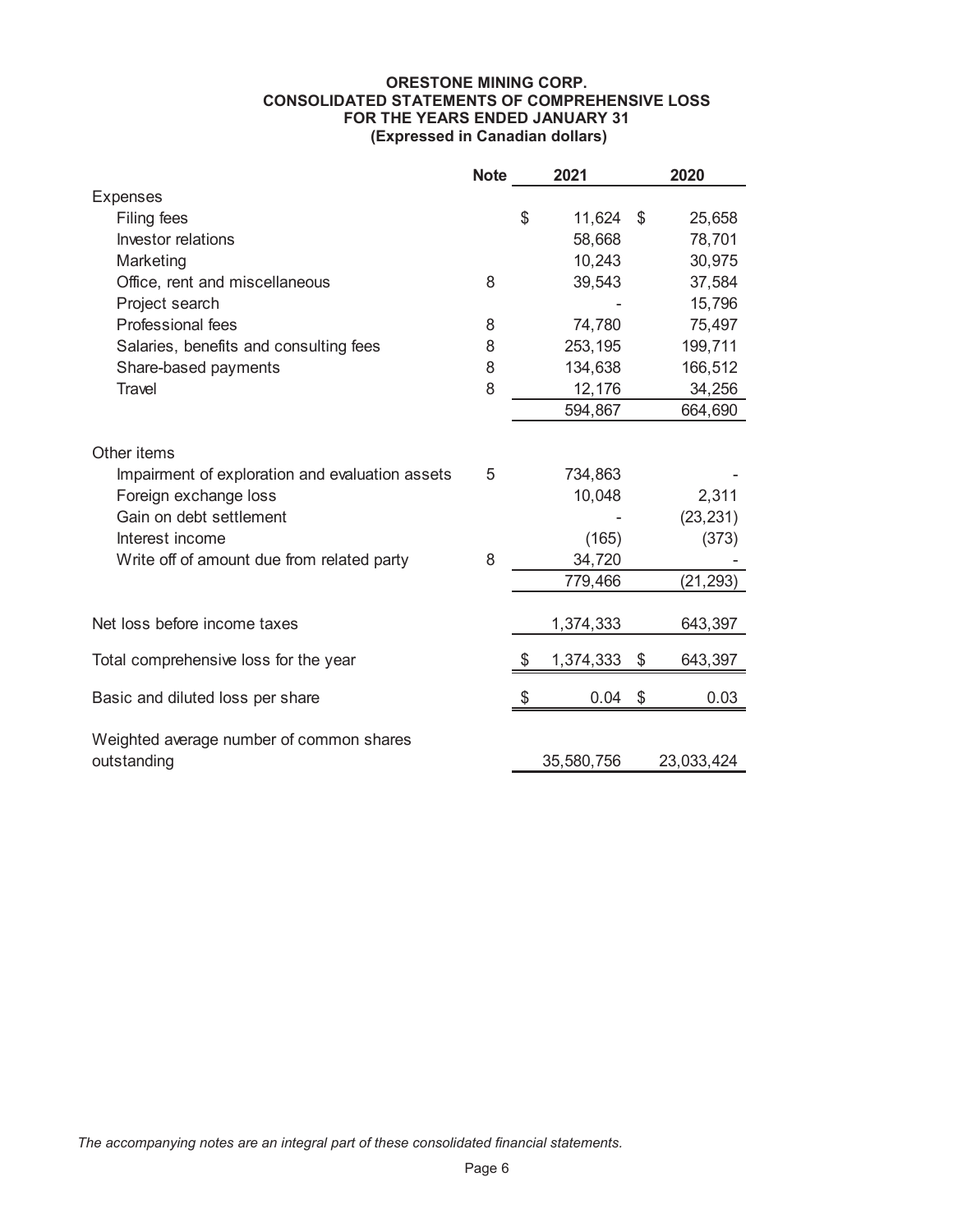|                                 |                           | pital<br>Share cal          |               |                 |    | <b>Reserves</b> |             |         |                       |               |
|---------------------------------|---------------------------|-----------------------------|---------------|-----------------|----|-----------------|-------------|---------|-----------------------|---------------|
|                                 |                           |                             |               |                 |    |                 |             |         |                       | <b>Total</b>  |
|                                 | Number of                 |                             | <b>Shares</b> |                 |    | Agent's         | Share-based |         |                       | shareholders' |
|                                 | shares                    | Amount                      | subscribed    | <b>Warrants</b> |    | <b>Warrants</b> | payments    |         | Deficit               | equity        |
| Balance as at January 31, 2019  |                           | $12,546,108$ \$ $6,317,718$ | 35,000        | 874,909<br>ക    | ക  | 98,399          | ക           | 697,891 | $(6,777,901)$ \$<br>ക | 1,246,016     |
| Shares issues:                  |                           |                             |               |                 |    |                 |             |         |                       |               |
| Private placement               | 14,623,841                | 1,200,316                   | (35,000)      | 616,994         |    |                 |             |         |                       | 1,782,310     |
| Share issurance costs           |                           | (91, 242)                   |               |                 |    |                 |             |         |                       | (91, 242)     |
| Exercise of warrants            | 1,008,334                 | 132,301                     |               | (31, 467)       |    |                 |             |         |                       | 100,834       |
| Share-based payments            |                           |                             |               |                 |    |                 |             | 166,512 |                       | 166,512       |
| Net loss and comprehensive loss |                           |                             |               |                 |    |                 |             |         | (643, 397)            | (643, 397)    |
| Balance as at January 31, 2020  | 28,178,283                | 7,559,093                   |               | 1,460,436       |    | 98,399          |             | 864,403 | (7, 421, 298)         | 2,561,033     |
| Shares issues:                  |                           |                             |               |                 |    |                 |             |         |                       |               |
| Private placement               | 10,625,000                | 483,176                     |               | 366,824         |    |                 |             |         |                       | 850,000       |
| Share issurance costs           |                           | (29, 182)                   |               |                 |    |                 |             |         |                       | (29, 182)     |
| Exercise of warrants            | 444,546                   | 754<br>87,7                 |               | (21,072)        |    |                 |             |         |                       | 66,682        |
| Share-based payments            |                           |                             |               |                 |    |                 |             | 134,638 |                       | 134,638       |
| Net loss and comprehensive loss |                           |                             |               |                 |    |                 |             |         | (1,374,333)           | (1,374,333)   |
| Balance as at January 31, 2021  | $39,247,829$ \$ 8,100,841 |                             | မာ            | \$1,806,188     | မာ | 98,399          | မာ          | 999.041 | $(8,795,631)$ \$<br>ക | 2,208,838     |

The accompanying notes are an integral part of these consolidated financial statements. *The accompanying notes are an integral part of these consolidated financial statements.*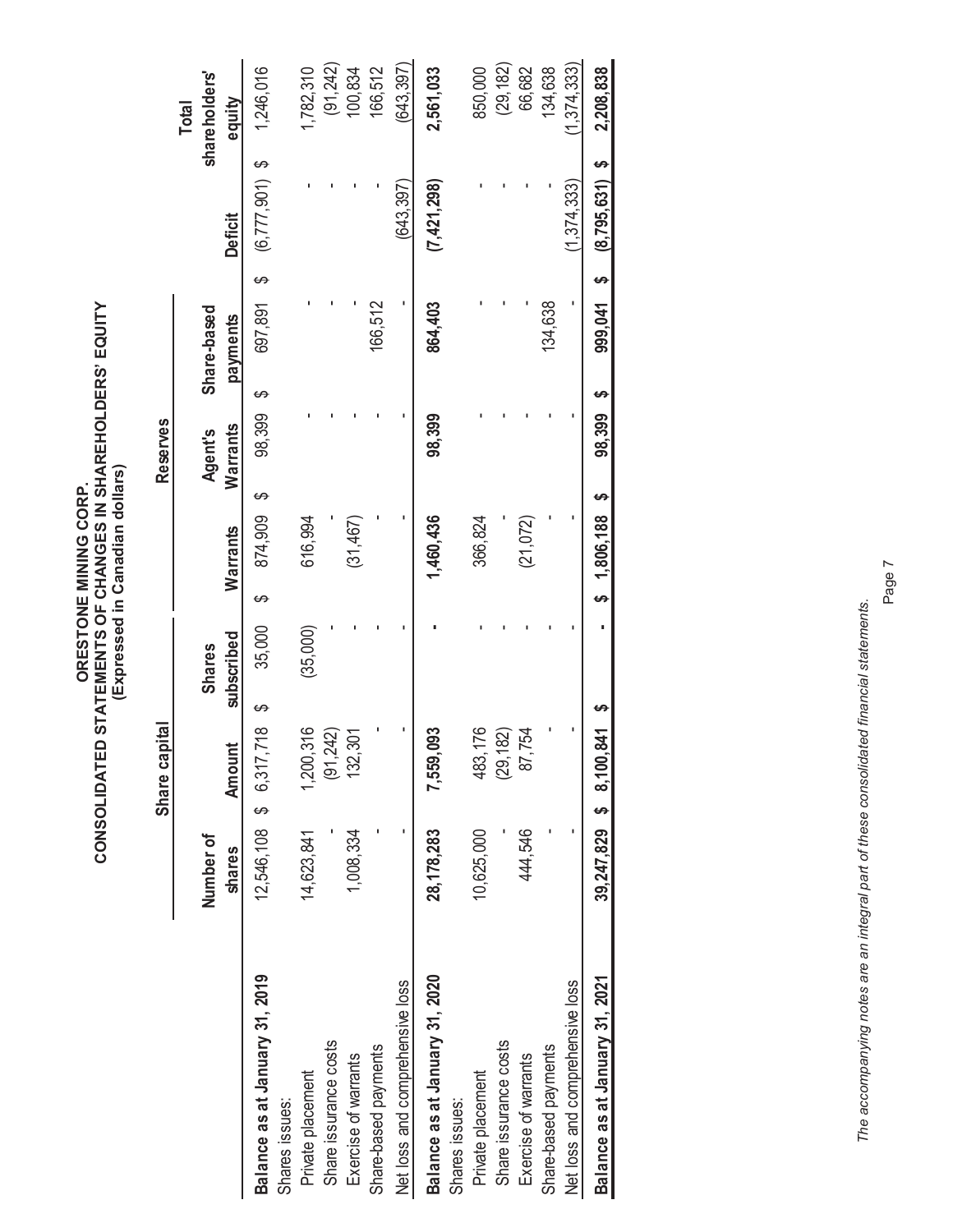## **ORESTONE MINING CORP. CONSOLIDATED STATEMENTS OF CASH FLOWS (Expressed in Canadian dollars)**

|                                                                               | <b>Note</b> | 2021                   | 2020                 |
|-------------------------------------------------------------------------------|-------------|------------------------|----------------------|
| Cash provided by (used for):                                                  |             |                        |                      |
| <b>Operating activities</b>                                                   |             |                        |                      |
| Net loss                                                                      |             | \$<br>$(1,374,333)$ \$ | (643, 397)           |
| Items not involving cash:                                                     |             |                        |                      |
| Gain on debt settlement                                                       |             |                        | (23, 231)            |
| Share-based payments                                                          |             | 134,638                | 166,512              |
| Loss (gain) on revaluation of marketable securities                           | 4           | 10                     | (14)                 |
| Impairment of exploration and evaluation assets                               | 5<br>8      | 734,863                |                      |
| Write-off of amount due from related party                                    |             | 34,720                 |                      |
| Changes in non-cash working capital items:                                    |             |                        |                      |
| <b>GST</b> receivable                                                         |             | (12, 943)              | (2, 559)             |
| Due from related party                                                        |             |                        | (34, 720)            |
| Prepaid expenses                                                              |             | 10,817                 | (18, 482)            |
| Trade and other payables                                                      |             | (37, 584)              | (77, 249)            |
| Due to related parties                                                        |             | 31,109                 | (176,060)            |
| Cash (used in) operating activities                                           |             | (478, 703)             | (809, 200)           |
| <b>Investing activities</b>                                                   |             |                        |                      |
| Exploration and evaluation assets                                             | 5           | (466, 807)             | (871, 632)           |
| <b>IVA</b> receivable                                                         |             | (45,690)               |                      |
| <b>Reclamation bond</b>                                                       | 5           | 14,000                 |                      |
| Cash (used in) investing activities                                           |             | (498, 497)             | (871, 632)           |
|                                                                               |             |                        |                      |
| <b>Financing activities</b>                                                   |             |                        |                      |
| Net proceeds from the private placement<br>Proceeds from exercise of warrants | 6<br>6      | 820,818<br>66,682      | 1,691,068            |
| Cash provided by financing activities                                         |             | 887,500                | 100,834<br>1,791,902 |
|                                                                               |             |                        |                      |
| Net increase (decrease) in cash                                               |             | (89, 700)              | 111,070              |
| Cash - beginning of the year                                                  |             | 159,419                | 48,349               |
| Cash - end of the year                                                        |             | \$<br>69,719           | \$<br>159,419        |
|                                                                               |             |                        |                      |
| Supplemental disclosure with respect to cash flows:                           |             |                        |                      |
| Exploration and evaluation assets in trade and other                          |             |                        |                      |
| payables                                                                      |             | \$<br>198,046 \$       | 5,228                |

During the year ended January 31, 2020, the Company settled US\$43,163 (\$56,733) payable to a vendor for a cash payment of US\$25,489 resulting in a gain on debt settlement of \$23,231.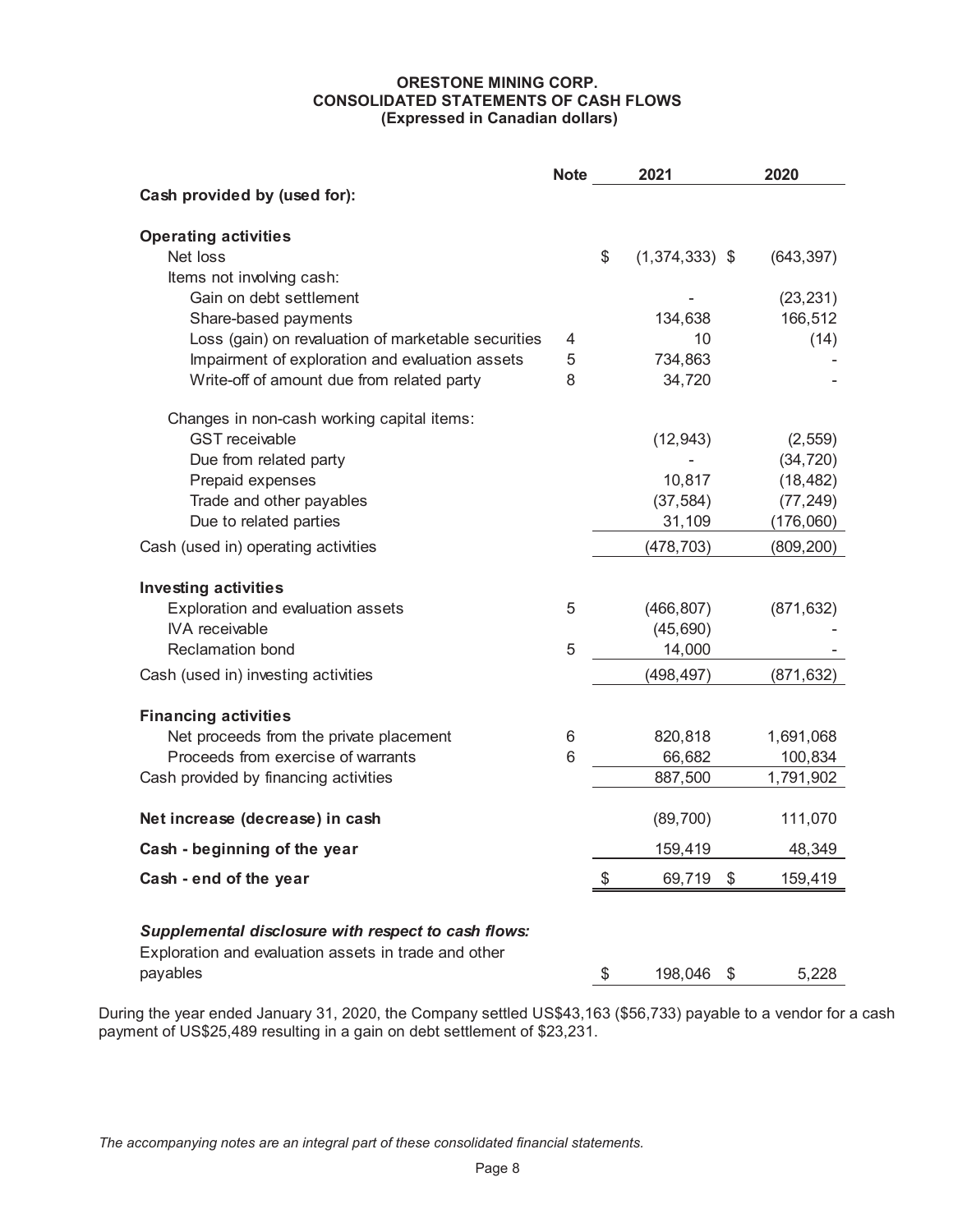## **1. NATURE OF OPERATIONS AND GOING CONCERN**

Orestone Mining Corp. (the "Company" or "Orestone") was incorporated under the Business Corporations Act (British Columbia) on April 30, 2007 and its principal business activity is the acquisition and exploration of mineral properties. The address of the Company's registered and head office is 19<sup>th</sup> Floor, 885 West Georgia Street, Vancouver, BC V6C 3H4. The Company's shares are listed on the TSX Venture Exchange and trade under the symbol "ORS".

These consolidated financial statements have been prepared in accordance with International Financial Reporting Standards ("IFRS") applicable to a going concern basis, which assumes that the Company will be able to realize its assets and discharge its liabilities in the normal course of business for the foreseeable future. The continuing operations of the Company are dependent upon its ability to raise adequate financing to develop its exploration and evaluation assets, and to commence profitable operations in the future. To date, the Company has not generated any significant revenues and is considered to be in the exploration stage. These uncertainties may cast significant doubt about the Company's ability to continue as a going concern.

Management's plan includes continuing to pursue additional sources of financing through equity offerings, seeking joint venture partners to fund exploration, monitoring exploration activity and reducing overhead costs. Should the Company be unable to realize on its assets and discharge its liabilities in the normal course of business, the net realizable value of its assets may be materially less than the amounts recorded on the consolidated financial statements of financial position. These consolidated financial statements do not include any adjustments relating to the recoverability and classification of recorded asset amounts and classification of liabilities that may be necessary should the Company be unable to continue in existence.

In March 2020, the World Health Organization declared coronavirus COVID-19 a global pandemic. This contagious disease outbreak, which has continued to spread, and any related adverse public health developments, has adversely affected workforces, economies, and financial markets globally, potentially leading to an economic downturn. It is not possible for the Company to predict the duration or magnitude of the adverse results of the outbreak and its effects on the Company's business or ability to raise funds.

|                              | January 31, 2021 | January 31, 2020 |
|------------------------------|------------------|------------------|
| Deficit                      | $(8,795,631)$ \$ | (7,421,298)      |
| Working capital (deficiency) | $(146, 850)$ \$  | 161,797          |

# **2. BASIS OF PRESENTATION**

## **(a) Statement of compliance**

These consolidated financial statements, including comparatives, have been prepared in accordance and compliance with IFRS issued by the International Accounting Standards Board ("IASB") and interpretations of the International Financial Reporting Interpretations Committee ("IFRIC").

## **(b) Basis of preparation**

These consolidated financial statements have been prepared on a historical cost basis except for marketable securities classified and measured at fair value through profit or loss. In addition, these consolidated financial statements have been prepared using the accrual basis of accounting, except for cash flow information.

These consolidated financial statements, including comparatives, have been prepared on the basis of IFRS standards that are published at the time of preparation.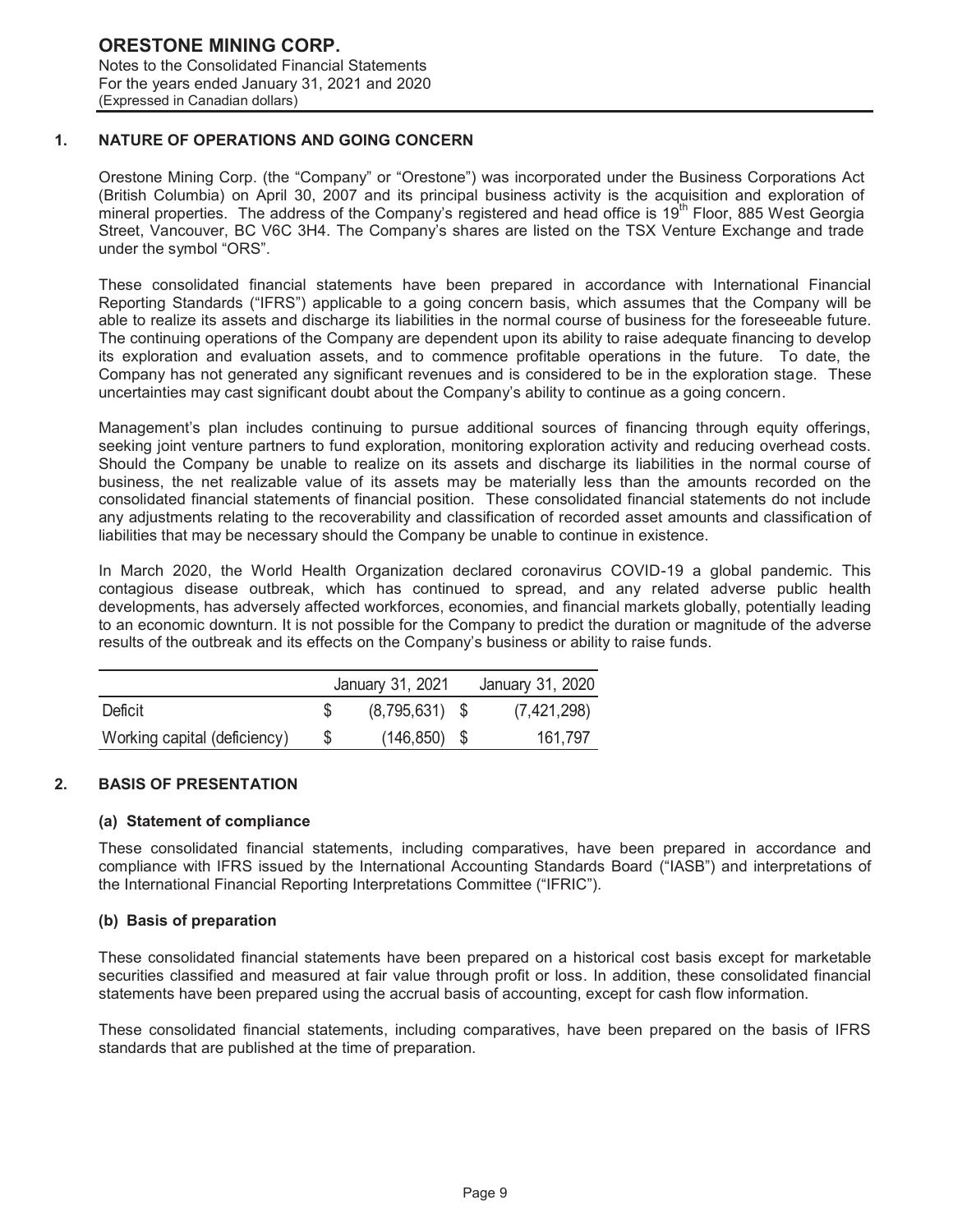## **2. BASIS OF PRESENTATION**, (Continued)

## **(c) New accounting standards and interpretations**

Certain new accounting standards and interpretations have been published that are not mandatory for the January 31, 2021 reporting period. The Company has not early adopted the following new and revised standards, amendments and interpretations that have been issued but are not yet effective:

- ! Amendments to IAS 1, Presentation of Financial Statements (effective January 1, 2022)
- ! Amendments to IAS 16, Property, Plant and Equipment (effective January 1, 2022)

## *IAS 1, Presentation of Financial Statements*

The amendment clarifies the criterion for classifying a liability as non-current relating to the right to defer settlement of a liability for at least 12 months after the reporting period.

#### *IAS 16, Property, Plant and Equipment*

The amendments clarify the accounting for the net proceeds from selling any items produced while bringing an item of property, plant and equipment ("PPE") to the location and condition necessary for it to be capable of operating in the manner intended by management. The amendments prohibit entities from deducting amounts received from selling items produced from the cost of PPE while the asset is being prepared for its intended use. Instead, sales proceeds and the cost of producing these items will be recognized in profit or loss.

The Company anticipates that the application of the above new and revised standards, amendments and interpretations will have no material impact on its results and financial position.

Effective February 1, 2020, the Company adopted an amendment to IFRS 3 – Business Combinations, which clarifies the definition of a business and provides guidance in determining whether an acquisition is a business combination or a combination of a group of assets.

The adoption of the amendment to IFRS 3 had no impact on the Company's results and financial position.

## **3. SIGNIFICANT ACCOUNTING POLICIES**

## **Significant estimates and assumptions**

The preparation of financial statements in accordance with IFRS requires the Company to make estimates and assumptions concerning the future. The Company's management reviews these estimates and underlying assumptions on an ongoing basis, based on experience and other factors, including expectations of future events that are believed to be reasonable under the circumstances. Revisions to estimates are adjusted for prospectively in the period in which the estimates are revised.

Estimates and assumptions where there is significant risk of material adjustments to assets and liabilities in future accounting periods include the recoverability of the carrying value of exploration and evaluation assets.

## **Significant judgments**

The preparation of financial statements in accordance with IFRS requires the Company to make judgments, apart from those involving estimates, in applying accounting policies. The most significant judgments in applying the Company's accounting policies include:

- ! the assessment of the Company's ability to continue as a going concern and whether there are events or conditions that may give rise to significant uncertainty;
- ! the assessment as to whether any impairment exists on the Company's exploration and evaluation assets; and
- the assessment as to whether any impairment exists on the IVA receivable.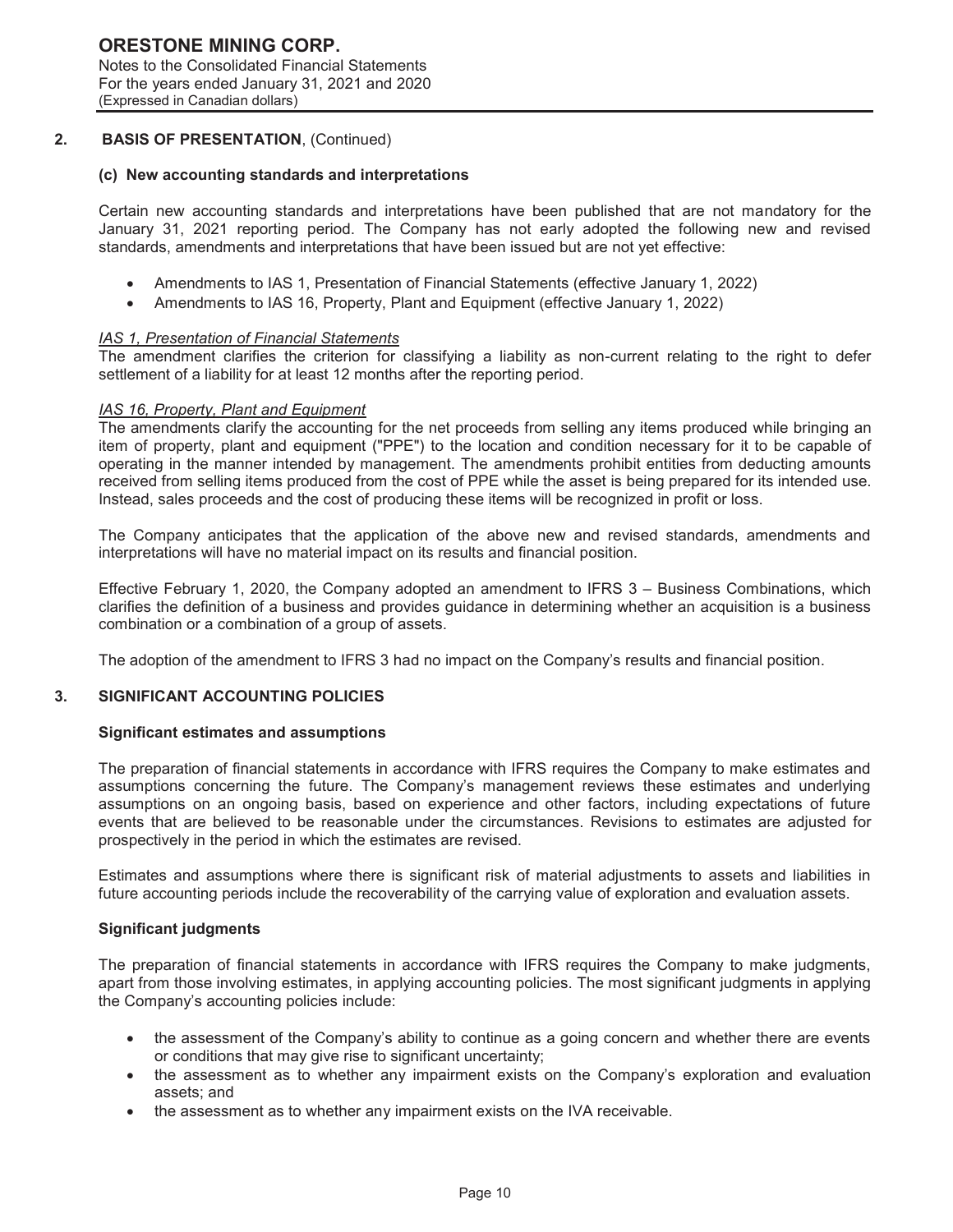## **Basis of consolidation**

#### *Subsidiaries*

The consolidated financial statements include the financial statements of the Company and entities controlled by the Company (its "subsidiaries"). Control is achieved where the Company has the power to govern the financial and operating policies of an entity so as to obtain benefits from its activities.

The Company's subsidiaries are:

|                             |      |        | % of ownership Uurisdiction Principal activity |
|-----------------------------|------|--------|------------------------------------------------|
| Intuitive Exploration Inc.  | 100% | Canada | Exploration company                            |
| Cerro Golpe De Rayo SpA (1) | 100% | Chile  | Exploration company                            |

(1) On October 1, 2019, the Company acquired the 1,000 outstanding shares of Cerro Golpe De Rayo SpA ("Cerro") for the nominal amount of \$10 for the purpose of mining exploration and exploitation activities in northern Chile. See Note 5.

The subsidiaries are fully consolidated from the date of acquisition, being the date on which the Company obtains control, and continues to be consolidated until the date that such control ceases.

#### *Inter-company balances and transactions*

Inter-company balances and transactions, including unrealised income and expenses arising from intercompany transactions, are eliminated in preparing the consolidated financial statements.

#### **Cash and cash equivalents**

Cash and cash equivalents include cash on hand, term deposits and short-term highly liquid investments with the original term to maturity of three months or less, which are readily convertible to known amounts of cash and which, in the opinion of management, are subject to an insignificant risk of changes in value. At January 31, 2021, the Company had \$69,719 in cash.

#### **Foreign currency translation**

#### *Functional currency*

The functional currency of the Company and its subsidiaries is measured using the currency of the primary economic environment in which those entities operate. The consolidated financial statements are presented in Canadian dollars, which are the presentation and the functional currency of the parent company and its subsidiaries.

#### *Transactions and balances*

Foreign denominated monetary assets and liabilities are translated to their Canadian dollar equivalents using foreign exchange rates that prevailed at the period end exchange rate. Non-monetary items are translated at historical exchange rates, except for items carried at market value, which are translated at the rate of exchange in effect at the period end exchange rate. Revenue and expenses are translated at average rates of exchange during the period. Exchange gains or losses arising on foreign currency translation are included in the determination of operating results for the year.

## **Exploration and evaluation assets**

Exploration and evaluation assets include the costs of acquiring licenses, costs associated with exploration and evaluation activity, and the fair value (at acquisition date) of exploration and evaluation assets acquired in a business combination. Exploration and evaluation expenditures are capitalized. Costs incurred before the Company has obtained the legal rights to explore an area are recognized in profit or loss.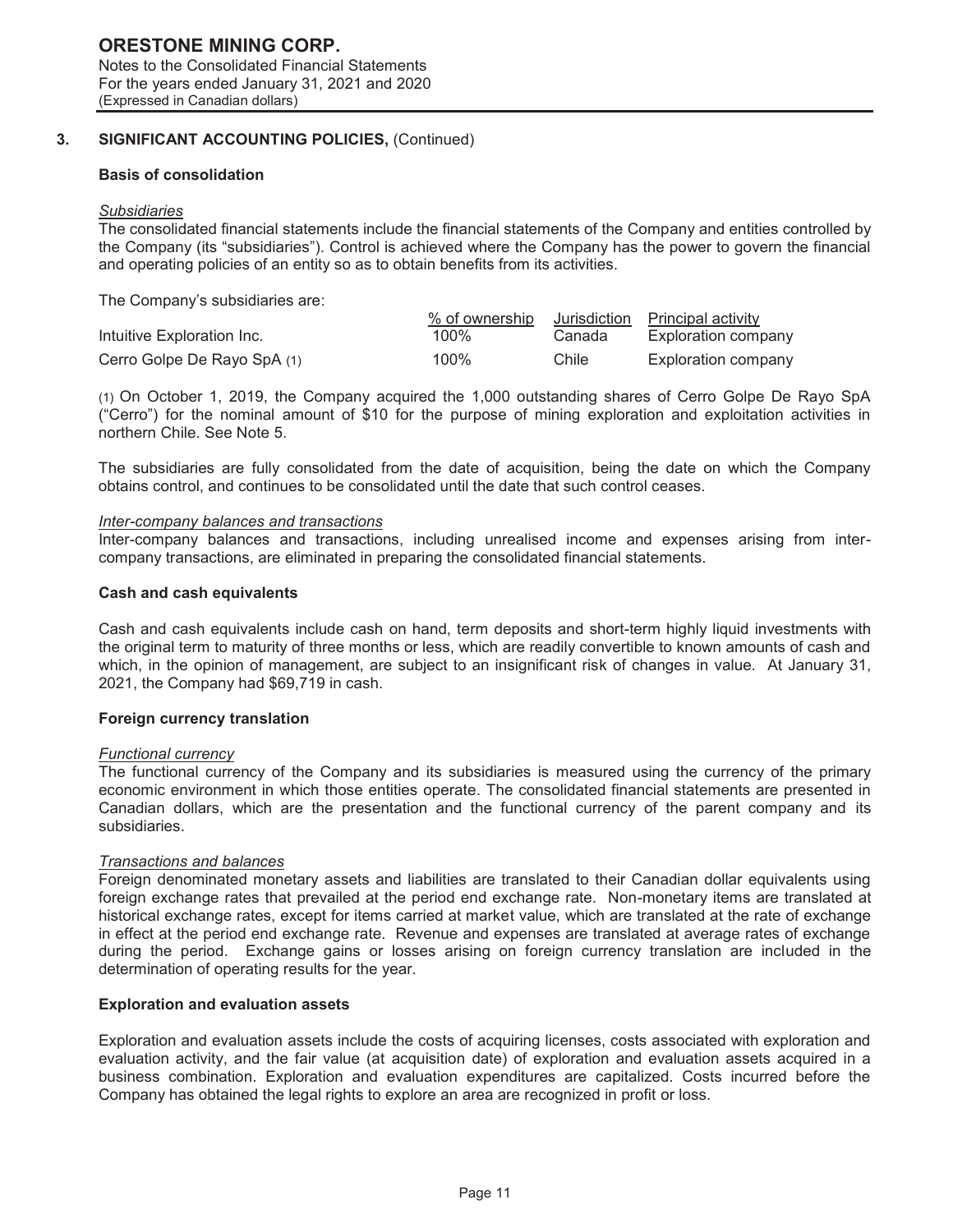## **Exploration and evaluation assets,** (Continued)

Mining exploration tax credits from the Government of British Columbia ("BC METC") for certain exploration expenditures incurred in British Columbia are treated as a reduction of the exploration and development costs of the respective exploration property.

Exploration and evaluation assets are assessed for impairment if (i) sufficient data exists to determine technical feasibility and commercial viability, and (ii) facts and circumstances suggest that the carrying amount exceeds the recoverable amount.

Once the technical feasibility and commercial viability of the extraction of mineral resources in an area of interest are demonstrable, exploration and evaluation assets attributable to that area of interest are first tested for impairment and then reclassified to mining property and development assets within property, plant and equipment.

#### **Restoration and environmental obligations**

Recoverability of the carrying amount of any exploration and evaluation assets is dependent on successful development and commercial exploitation, or alternatively, sale of the respective areas of interest.

The Company recognizes liabilities for statutory, contractual, constructive or legal obligations associated with the retirement of long-term assets, when those obligations result from the acquisition, construction, development or normal operation of the assets. The net present value of future restoration cost estimates arising from the decommissioning of plant and other site preparation work is capitalized to exploration and evaluation assets along with a corresponding increase in the restoration provision in the period incurred. Discount rates using a pre-tax rate that reflect the time value of money are used to calculate the net present value. The restoration asset will be depreciated on the same basis as other mining assets.

The Company's estimates of restoration costs could change as a result of changes in regulatory requirements, discount rates and assumptions regarding the amount and timing of the future expenditures. These changes are recorded directly to mining assets with a corresponding entry to the restoration provision. The Company's estimates are reviewed annually for changes in regulatory requirements, discount rates, effects of inflation and changes in estimates.

Changes in the net present value, excluding changes in the Company's estimates of reclamation costs, are charged to profit and loss for the period.

The net present value of restoration costs arising from subsequent site damage that is incurred on an ongoing basis during production are charged to profit or loss in the period incurred. The costs of restoration projects that were included in the provision are recorded against the provision as incurred. The costs to prevent and control environmental impacts at specific properties are capitalized in accordance with the Company's accounting policy for exploration and evaluation assets

The Company currently has no known material rehabilitation and environmental costs. The Company however has reclamation bonds in place in the amount of \$15,000 in respect of the Captain property (Note 5).

## **Impairment of non-financial assets**

The carrying amount of the Company's long-lived assets (which include exploration and evaluation assets) is reviewed for impairment if there is any indication that the carrying amount may not be recoverable. If any such indication is present, the recoverable amount of the asset is estimated in order to determine whether impairment exists.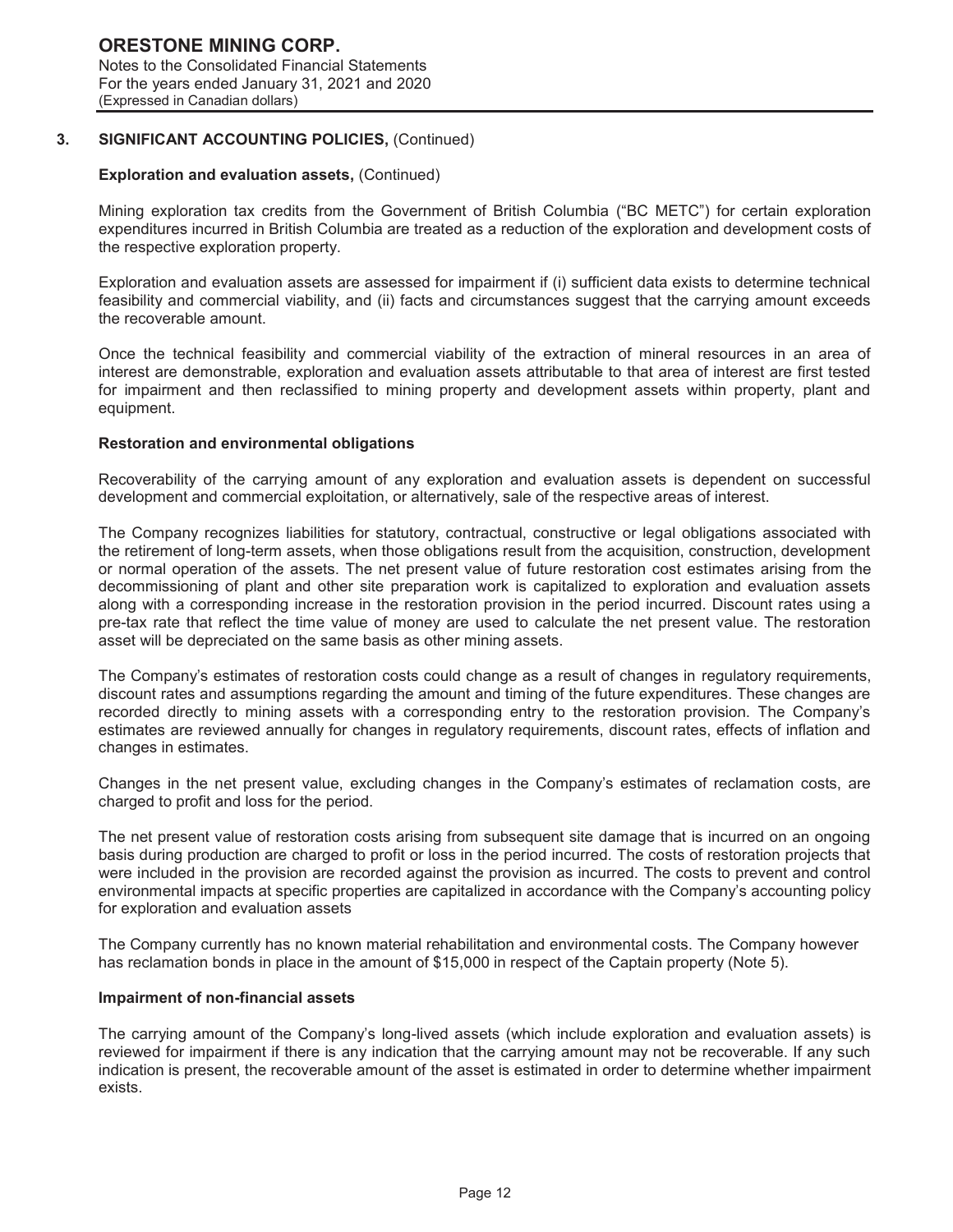## **Impairment of non-financial assets,** (Continued)

An asset's recoverable amount is the higher of fair value less costs to sell and value in use. In assessing value in use, the estimated future cash flows are discounted to their present value, using a pre-tax discount rate that reflects current market assessments of the time value of money and the risks specific to the asset for which estimates of future cash flows have not been adjusted. Where the asset does not generate cash flows that are independent from other assets, the Company estimates the recoverable amount of the cash-generating unit to which the asset belongs.

If the recoverable amount of an asset or cash generating unit is estimated to be less than its carrying amount, the carrying amount is reduced to the recoverable amount. Impairment is recognized immediately as a charge in the statement of comprehensive loss. Where an impairment subsequently reverses, the carrying amount is increased to the revised estimate of recoverable amount but only to the extent that this does not exceed the carrying value that would have been determined if no impairment had previously been recognized. A reversal is recognized as a recovery in the statement of comprehensive loss for the period.

#### **Share-based payments**

The Company grants share purchase options to directors, officers, employees and consultants to purchase common shares. The fair value of options granted is recognized as a share-based payment expense with a corresponding increase in equity. An individual is classified as an employee when the individual is an employee for legal or tax purposes (direct employee) or provides services similar to those performed by a direct employee.

The fair value is measured at the grant date and each tranche is recognized on a graded-vesting basis over the period during which the options vest. The fair value of the options granted is measured using the Black-Scholes option pricing model taking into account the terms and conditions upon which the options were granted. At each financial position reporting date, the amount recognized as an expense is adjusted to reflect the actual number of share options that are expected to vest.

#### **Loss per share**

The Company uses the treasury stock method to compute the dilutive effect of options, warrants and similar instruments. Under this method the dilutive effect on loss per share is recognized on the use of the proceeds that could be obtained upon exercise of options, warrants and similar instruments. It assumes that the proceeds would be used to purchase common shares at the average market price during the year.

Basic and diluted losses per common share are calculated using the weighted-average number of common shares outstanding during the year.

#### **Financial instruments**

Financial assets and financial liabilities are recognized when the Company becomes a party to the contractual provisions of a financial instrument. On initial recognition, financial assets are classified and measured at amortized cost, fair value through profit or loss ("FVTPL") or fair value through other comprehensive income ("FVOCI").

The following financial assets are classified as measured at amortized cost - cash, due from related party, and reclamation bonds. The following financial asset is classified as fair value through profit or loss – marketable securities.

The following financial liabilities are classified as measured at amortized cost – trade and other payables and due to related parties.

The classification of financial assets is based on how an entity manages its financial instruments and the contractual cash flow characteristics of the financial asset.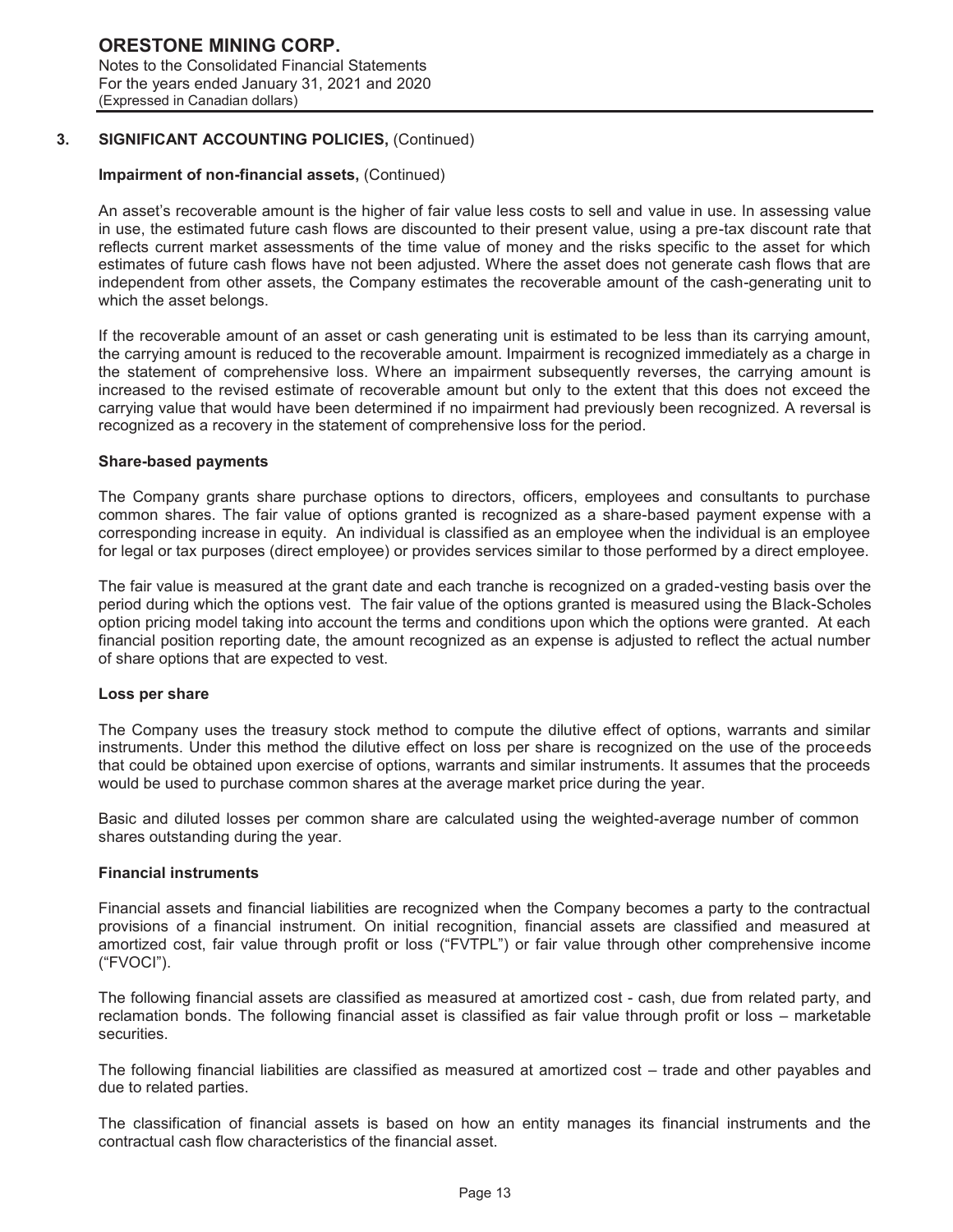## **Financial instruments,** (Continued)

A financial asset is measured at amortized cost if it meets both of the following conditions and is not designated as at FVTPL: (i) it is held within a business model whose objective is to hold assets to collect contractual cash flows, and (ii) its contractual terms give rise on specified dates to cash flows that are solely payments of principal and interest on the principal amount outstanding.

A debt instrument is measured at FVOCI if it meets both of the following conditions and is not designated as at FVTPL: (i) it is held within a business model whose objective is achieved by both collecting contractual cash flows and selling financial assets, and (ii) its contractual terms give rise on specified dates to cash flows that are solely payments of principal and interest on the principal amount outstanding.

Transaction costs that are directly attributable to the acquisition or issue of financial assets and financial liabilities (other than financial assets and financial liabilities classified as FVTPL) are added to or deducted from the fair value of the financial assets or financial liabilities, as appropriate, on initial recognition. Transaction costs directly attributable to the acquisition of financial assets or financial liabilities classified as FVTPL are recognized immediately in the statement of loss and comprehensive loss.

#### **Income taxes**

#### Current income tax:

Current income tax assets and liabilities for the current period are measured at the amount expected to be recovered from or paid to the taxation authorities. The tax rates and tax laws used to compute the amount are those that are enacted or substantively enacted, at the reporting date, in the countries where the Company operates and generates taxable income.

Current income tax relating to items recognized directly in other comprehensive income or equity is recognized in other comprehensive income or equity and not in profit or loss. Management periodically evaluates positions taken in the tax returns with respect to situations in which applicable tax regulations are subject to interpretation and establishes provisions where appropriate.

#### Deferred income tax:

Deferred income tax is provided using the asset and liability method on temporary differences at the reporting date between the tax bases of assets and liabilities and their carrying amounts for financial reporting purposes.

The carrying amount of deferred income tax assets is reviewed at the end of each reporting period and recognized only to the extent that it is probable that sufficient taxable profit will be available to allow all or part of the deferred income tax asset to be utilized.

Deferred income tax assets and liabilities are measured at the tax rates that are expected to apply to the year when the asset is realized or the liability is settled, based on tax rates (and tax laws) that have been enacted or substantively enacted by the end of the reporting period.

Deferred income tax assets and deferred income tax liabilities are offset, if a legally enforceable right exists to set off current tax assets against current income tax liabilities and the deferred income taxes relate to the same taxable entity and the same taxation authority.

## **Segment reporting**

The Company operates in two geographical segments, being Canada and Chile, and a single reporting segment, being the acquisition, exploration and development of mineral property interests.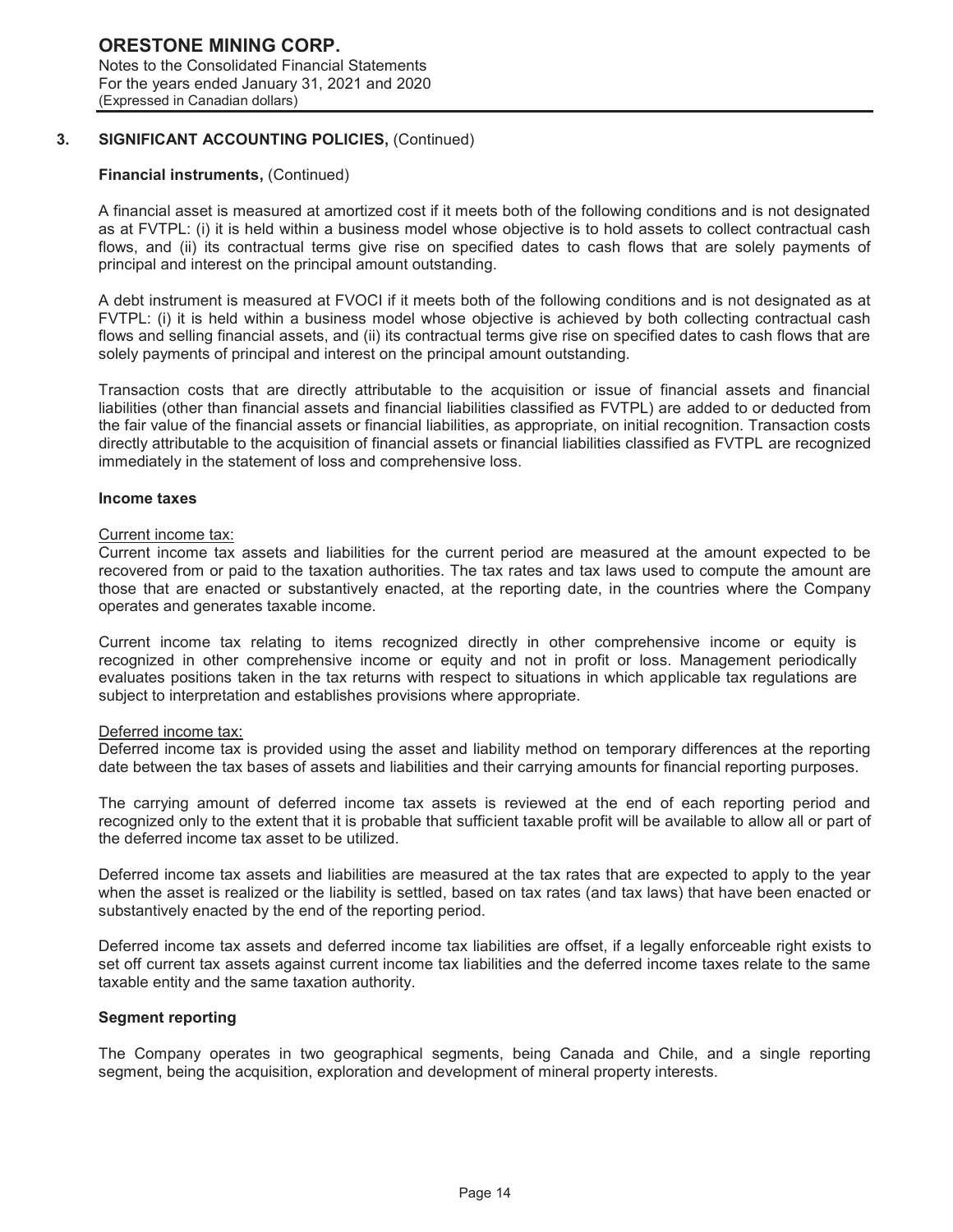## **Flow-through common shares**

Flow-through common shares require the Company to spend an amount equivalent to the proceeds of the issued flow-through common shares on Canadian qualifying exploration expenditures. The Company may be required to indemnify the holders of such shares for any tax and other costs payable by them in the event the Company has not made the required exploration expenditures.

Under the IFRS framework, the increase to share capital when flow-through shares are issued is measured based on the current market price of common shares. The incremental proceeds, or "premium," are recorded as a deferred charge. As expenditures are renounced, the charge is reversed. The net amount is recognized as flow-through share liability reversal.

## **4. MARKETABLE SECURITIES**

| <b>January 31, 2021</b> | <b>Shares</b> |    | Cost | <b>Fair Market</b><br>Value |
|-------------------------|---------------|----|------|-----------------------------|
| Millrock Resources Inc. | 333           | S  | 75   |                             |
|                         |               |    |      |                             |
|                         |               |    |      | <b>Fair Market</b>          |
| <b>January 31, 2020</b> | <b>Shares</b> |    | Cost | Value                       |
| Millrock Resources Inc. |               | \$ | 75   |                             |

# **5. EXPLORATION AND EVALUATION ASSETS**

#### **Captain Property**

The Company owns a 100% interest in certain mineral claims comprising the Captain Property located near Fort St. James, British Columbia.

As at January 31, 2021, the Company had issued a \$15,000 (January 31, 2020 - \$29,000) reclamation bond to the Ministry of Energy, Mines and Petroleum Resources of British Columbia to guarantee reclamation of the environment on the Captain Property.

#### **Resguardo Property**

On August 16, 2018, the Company signed a unilateral purchase option agreement (the "Agreement") for a 100% interest in certain mining concessions in the Resguardo copper project in northern Chile. Following a review of the results from the reverse circulation drilling program in fiscal 2021, the low copper gold values encountered on the primary target did not justify further work and Orestone terminated the Agreement. This resulted in an impairment of \$734,863 as of January 31, 2021.

During the term of the Agreement, the Company made cash payments totalling US\$220,000 (\$288,934).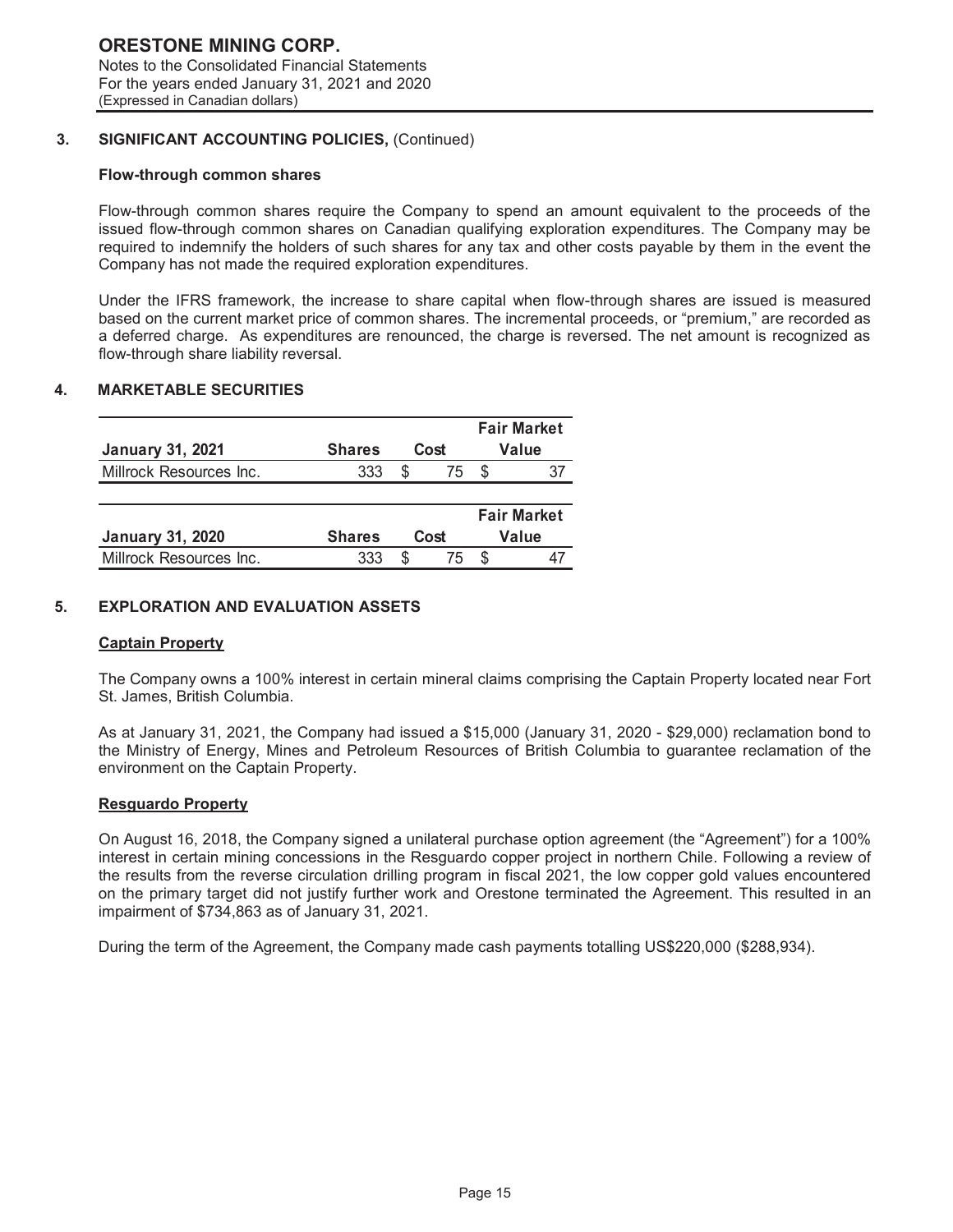# **ORESTONE MINING CORP.**

Notes to the Consolidated Financial Statements For the years ended January 31, 2021 and 2020 (Expressed in Canadian dollars)

# **5. EXPLORATION AND EVALUATION ASSETS,** (Continued)

|                                   | Captain<br><b>Property</b> | Resguardo<br><b>Property</b> | <b>Total</b>    |
|-----------------------------------|----------------------------|------------------------------|-----------------|
| <b>Property acquisition costs</b> |                            |                              |                 |
| Balance, January 31, 2020         | \$<br>295,158              | \$<br>288,934                | \$<br>584,092   |
| Staking claims                    | 6,396                      |                              | 6,396           |
| Balance, January 31, 2021         | 301,554                    | 288,934                      | 590,488         |
| Deferred exploration costs        |                            |                              |                 |
| Balance, January 31, 2020         | 1,955,507                  | 126,401                      | 2,081,908       |
| Assays                            | 5,308                      | 15,584                       | 20,892          |
| Claim maintenance fee             |                            | 26,397                       | 26,397          |
| <b>Drilling</b>                   | 282,676                    | 224,573                      | 507,249         |
| Field supplies and maps           | 11,339                     | 6,368                        | 17,707          |
| Geological consulting             | 31,378                     | 40,992                       | 72,370          |
| Legal                             | 500                        | 5,614                        | 6,114           |
| Other                             | 2,500                      |                              | 2,500           |
| Balance, January 31, 2021         | 2,289,208                  | 445,929                      | 2,735,137       |
| Mining exploration tax credit     |                            |                              |                 |
| Balance, January 31, 2020         | (295, 764)                 |                              | (295, 764)      |
| Additions                         |                            |                              |                 |
| Balance, January 31, 2021         | (295, 764)                 |                              | (295, 764)      |
| Impairment                        |                            | (734, 863)                   | (734, 863)      |
| Total                             | \$<br>2,294,998            | \$                           | \$<br>2,294,998 |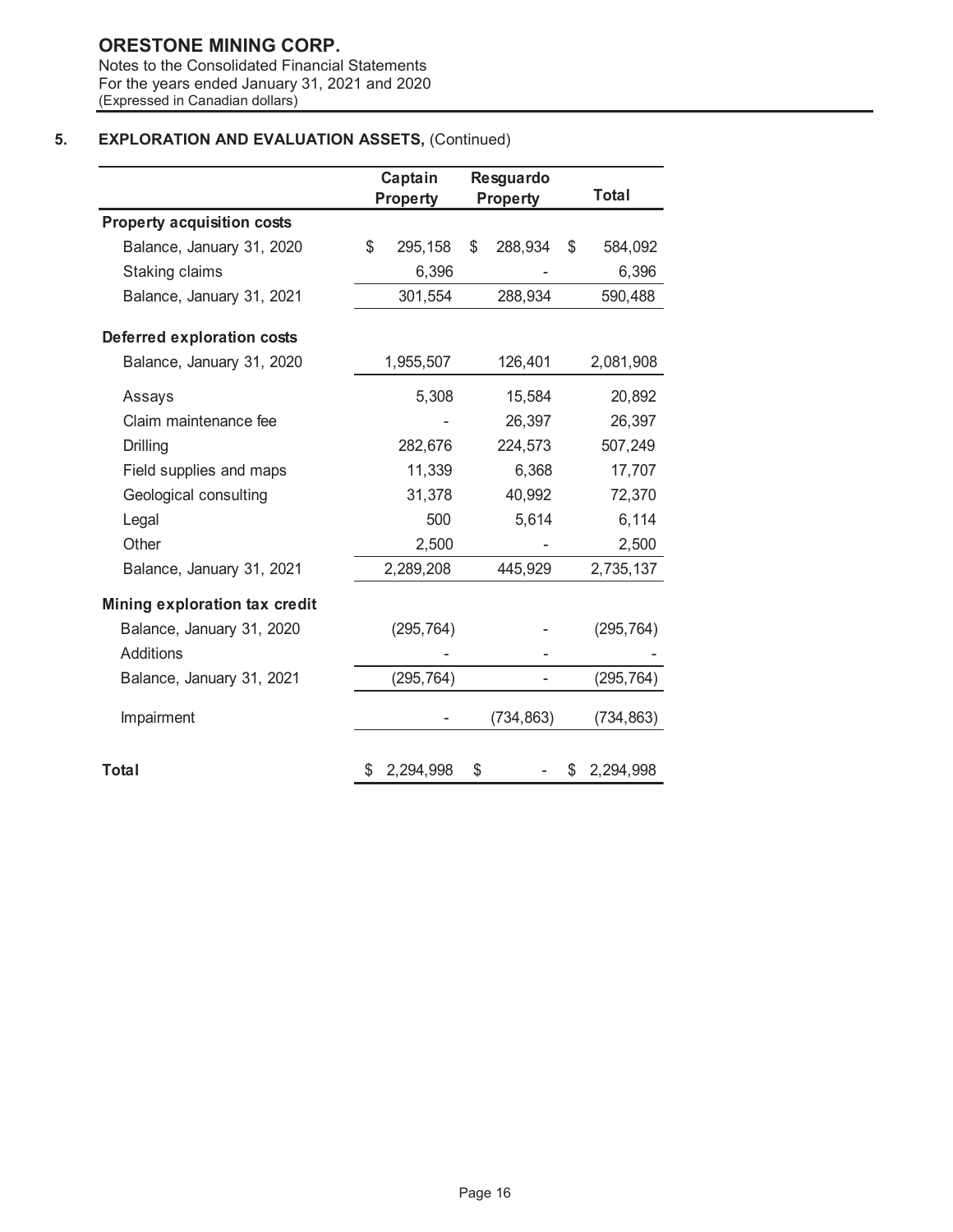# **ORESTONE MINING CORP.**

Notes to the Consolidated Financial Statements For the years ended January 31, 2021 and 2020 (Expressed in Canadian dollars)

# **5. EXPLORATION AND EVALUATION ASSETS,** (Continued)

|                                   | Captain<br><b>Property</b> | Resguardo<br><b>Property</b> | <b>Total</b>     |
|-----------------------------------|----------------------------|------------------------------|------------------|
| <b>Property acquisition costs</b> |                            |                              |                  |
| Balance, January 31, 2019         | \$<br>292,808              | \$<br>91,609                 | \$<br>384,417    |
| Staking claims                    | 2,350                      |                              | 2,350            |
| Property payments                 |                            | 197,325                      | 197,325          |
| Balance, January 31, 2020         | 295,158                    | 288,934                      | 584,092          |
| Deferred exploration costs        |                            |                              |                  |
| Balance, January 31, 2019         | 1,396,902                  | 7,821                        | 1,404,723        |
|                                   | 16,513                     | 7,441                        | 23,954           |
| Assays<br>Camp, travel and meals  | 27,377                     | 3,048                        | 30,425           |
| Claim maintenance fee             |                            |                              |                  |
|                                   |                            | 31,204                       | 31,204           |
| <b>Drilling</b>                   | 481,860                    |                              | 481,860          |
| Field supplies and maps           | 7,855                      | 2,265                        | 10,120           |
| Geological consulting             | 25,000                     | 15,918                       | 40,918           |
| Geophysical consulting            |                            | 17,394                       | 17,394           |
| Surveying<br>Legal                |                            | 17,242<br>24,068             | 17,242<br>24,068 |
| Balance, January 31, 2020         | 1,955,507                  | 126,401                      | 2,081,908        |
|                                   |                            |                              |                  |
| Mining exploration tax credit     |                            |                              |                  |
| Balance, January 31, 2019         | (295, 764)                 |                              | (295, 764)       |
| <b>Additions</b>                  |                            |                              |                  |
| Balance, January 31, 2020         | (295, 764)                 |                              | (295, 764)       |
| Total                             | \$                         |                              |                  |
|                                   | 1,954,901                  | \$<br>415,335                | \$<br>2,370,236  |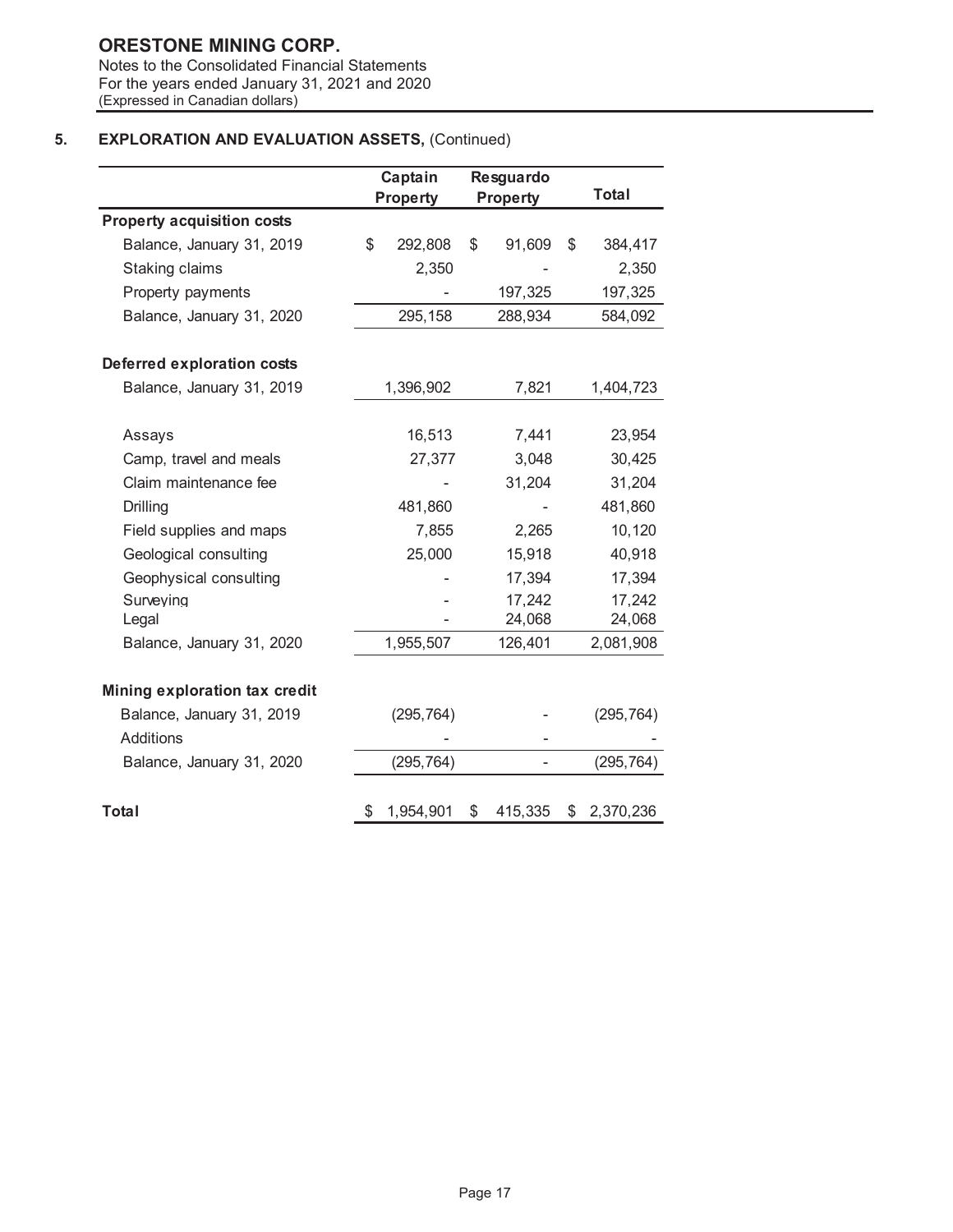## **6. SHARE CAPITAL**

## **a. Authorized**

There are an unlimited number of common shares without par value.

#### **b. Share issuance**

#### **Fiscal 2021**

During the year ended January 31, 2021, the Company issued an aggregate of 444,546 common shares for gross proceeds of \$66,682 pursuant to the exercise of warrants.

On May 29, 2020, the Company completed a non-brokered private placement issuing 10,625,000 units ("Unit") at a price of \$0.08 per Unit for gross proceeds of \$850,000. Each Unit consisted of one common share of the Company and one common share purchase warrant. Each warrant is exercisable for one common share of the Company at a price of \$0.12 until May 29, 2022. If the closing trading price of the shares on the TSX Venture Exchange (or such other stock exchange on which the shares may be listed) is at or greater than \$0.25 per share for any 20 consecutive trading days at any time commencing after September 29, 2020, the Company may accelerate the expiry date of the warrants by giving notice to the holders thereof and, in such case, the warrants will expire on the earlier of (a) the 10th trading day after the date on which such notice is given by the Company and (b) the original expiry date of the warrants. The warrants were ascribed a value of \$366,824 under the Black-Scholes valuation model with the residual being allocated to share capital. No finders' fees were paid in connection with the private placement. The Company incurred \$29,182 in share issue costs.

#### **Fiscal 2020**

During the year ended January 31, 2020, the Company issued an aggregate of 1,008,334 common shares for gross proceeds of \$100,834 pursuant to the exercise of warrants.

On August 20, 2019, the Company closed the first tranche of a non-brokered private placement by issuing 1,573,750 units ("Unit") at a price of \$0.16 per Unit for gross proceeds of \$251,800, and on August 23, 2019 closed the second and final tranche of \$416,000 by issuing 2,600,000 units at a price of \$0.16 per Unit. Each Unit consisted of one common share of the Company qualifying as a "flow-through" share pursuant to the Income Tax Act (Canada) ("Flow-Through Share") and one-half of one common share purchase warrant, with each whole warrant being exercisable to purchase one (non flow-through) common share of the Company at a price of \$0.22 until August 20, 2020 for the first tranche and until August 23, 2020 for the second tranche. The warrants were ascribed a value of \$121,647 under the Black-Scholes valuation model with the residual being allocated to share capital. Finders' fees amounting to \$26,040 were paid in connection with the private placement. The Company also incurred \$13,860 in share issue costs.

On April 29, 2019, the Company completed a non-brokered private placement issuing 10,450,091 units ("Units") at a price of \$0.11 per Unit for aggregate gross proceeds of \$1,149,510 (the "Offering"). Each Unit consisted of one common share of the Company and one common share purchase warrant. Each warrant is exercisable for one common share of the Company at a price of \$0.15 for two years from the date of issuance. The warrants were ascribed a value of \$495,347 under the Black-Scholes valuation model with the residual being allocated to share capital. Finders' fees amounting to \$25,846 were paid in connection with private placement. The Company also incurred \$25,496 in share issue costs.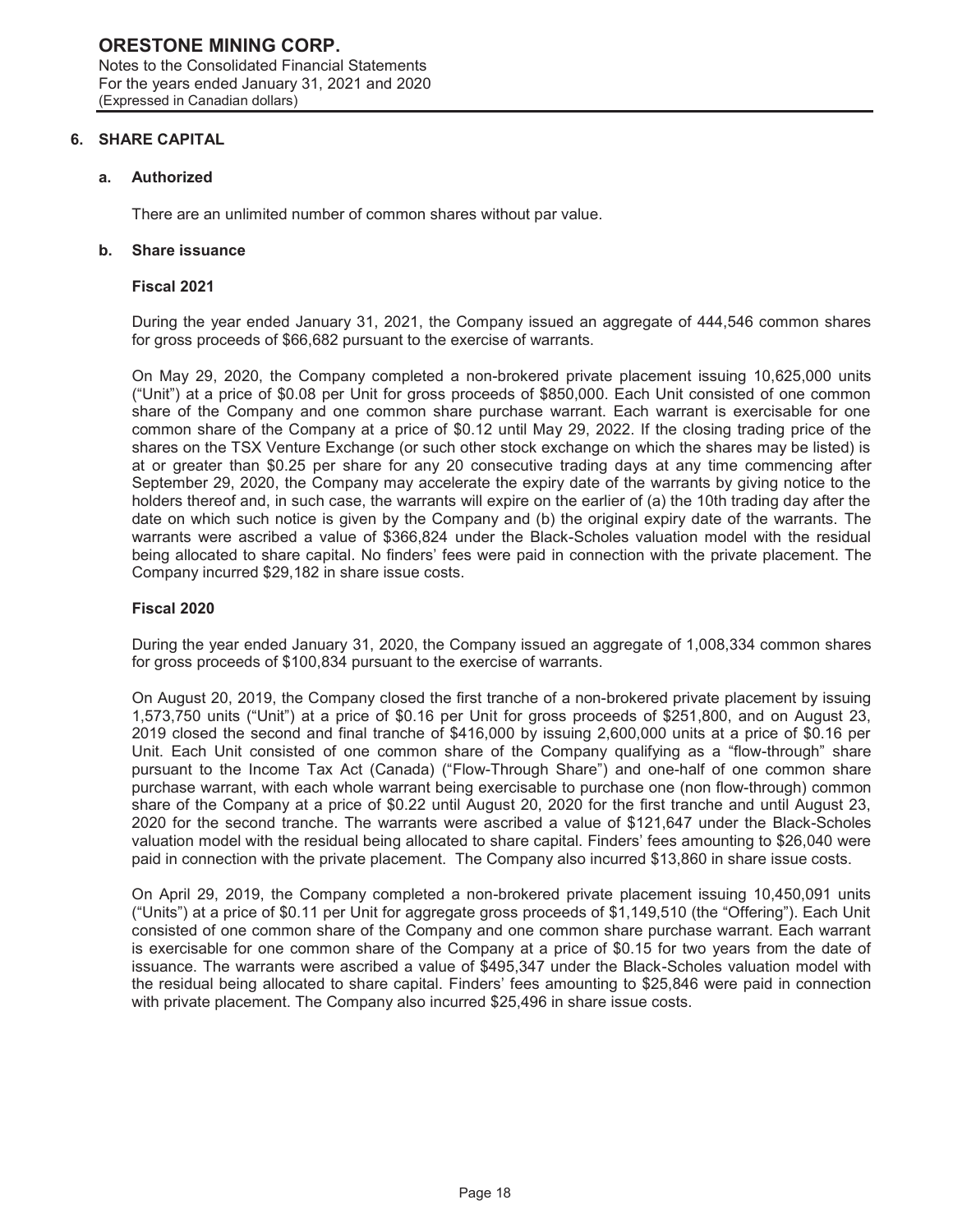## **6. SHARE CAPITAL,** (Continued)

## **c. Share purchase option compensation plan**

The Company has adopted an incentive share option plan, which provides that the Board of Directors of the Company may from time to time, in its discretion, and in accordance with the TSX Venture Exchange requirements, grant to directors, officers, employees and technical consultants to the Company, nontransferable options to purchase common shares, provided that the number of common shares reserved for issuance will not exceed 10% of the common shares to be outstanding at closing. Such options will be exercisable for a period of up to 5 years from the date of grant. In connection with the foregoing, the number of common shares reserved for issuance to any individual director or officer will not exceed 5% of the issued and outstanding common shares and the number of common shares reserved for issuance to all technical consultants will not exceed 2% of the issued and outstanding common shares.

|                       | <b>Exercise</b> | January 31, |               | Expired /  | January 31, |               | Expired /                | January 31, |
|-----------------------|-----------------|-------------|---------------|------------|-------------|---------------|--------------------------|-------------|
| <b>Expiry date</b>    | price (\$)      | 2019        | <b>Issued</b> | cancelled  | 2020        | <b>Issued</b> | cancelled                | 2021        |
| November 22, 2022     | 0.15            | 385,000     |               | ۰.         | 385,000     |               | $\overline{\phantom{0}}$ | 385,000     |
| April 28, 2023        | 0.15            | 400,000     |               |            | 400,000     |               |                          | 400,000     |
| June 4, 2023          | 0.15            | 100,000     | ۰             | (100, 000) |             |               |                          |             |
| October 4, 2023       | 0.15            | 250,000     | ۰             | (100, 000) | 150,000     |               |                          | 150,000     |
| June 3, 2024          | 0.15            | $\sim$      | 1,015,000     | ۰.         | 1,015,000   |               | -                        | 1,015,000   |
| August 29, 2024       | 0.20            | ۰           | 300,000       | ۰.         | 300,000     | ۰             | (10,000)                 | 290,000     |
| June 8, 2025          | 0.12            |             | ۰             |            | ۰.          | 1,150,000     |                          | 1,150,000   |
| Options outstanding   |                 | 1,135,000   | 1,315,000     | (200,000)  | 2,250,000   | 1,150,000     | (10,000)                 | 3,390,000   |
| Options exercisable   |                 | 1,135,000   | 1,315,000     | (200,000)  | 2,250,000   | 862,500       | (10,000)                 | 3,102,500   |
| Weighted average      |                 |             |               |            |             |               |                          | 0.14        |
| exercise price $(\$)$ |                 | \$<br>0.15  | 0.16<br>S     | 0.15<br>S  | 0.16<br>\$. | 0.12<br>S     | 0.20<br>\$               |             |

The continuity of options is as follows:

At January 31, 2021, the weighted average remaining life of the outstanding and exercisable options is 3.37 years (January 31, 2020 – 3.87 years).

The assumptions used in the Black-Scholes Option Pricing Model to estimate the fair value of options were:

|                                 | 2021     | 2020                      |
|---------------------------------|----------|---------------------------|
| Risk-free interest rate         | $1.32\%$ | $1.33\% - 1.34\%$         |
| Expected stock price volatility |          | 168.90% 164.54% - 165.06% |
| Expected option life in years   | 5 years  | 5 years                   |
| Expected dividend yield         | Nil      | Nil                       |
| Forfeiture rate                 | Nil      | Nil                       |

Option pricing models require the input of highly subjective assumptions including the expected price volatility. Changes in the subjective assumptions can materially affect the fair value estimate, and therefore the existing models do not necessarily provide a reliable measure of the fair value of the Company's share purchase options.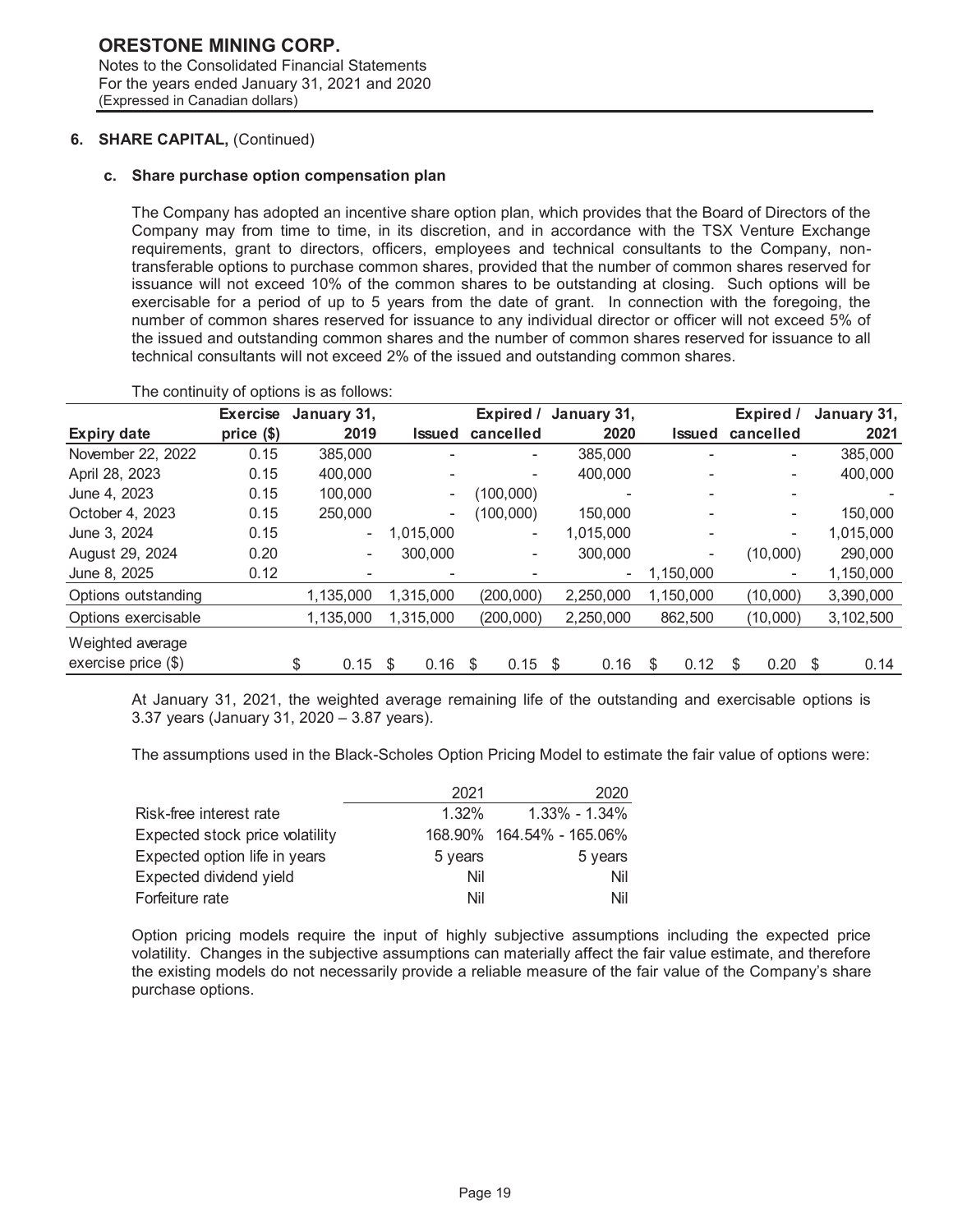## **6. SHARE CAPITAL,** (Continued)

## **d. Warrants**

The continuity of warrants is as follows:

|                               |            | Exercise January 31, |        |            |                  |                |                          | January 31, |               |                  |                | January 31, |
|-------------------------------|------------|----------------------|--------|------------|------------------|----------------|--------------------------|-------------|---------------|------------------|----------------|-------------|
| <b>Expiry date</b>            | price (\$) | 2019                 |        | Issued     | <b>Exercised</b> | <b>Expired</b> |                          | 2020        | <b>Issued</b> | <b>Exercised</b> | <b>Expired</b> | 2021        |
| June 14, 2019                 | 0.15       | 500,000              |        |            | $\sim$           | (500,000)      |                          |             |               |                  |                |             |
| October 25, 2019              | 0.10       | 3,991,667            |        | $\sim$     | (1,008,334)      | (2,983,333)    |                          |             |               |                  |                |             |
| August 20, 2020               | 0.22       |                      | ۰.     | 786,875    |                  |                | $\overline{\phantom{0}}$ | 786,875     |               | ۰                | (786, 875)     |             |
| August 23, 2020               | 0.22       |                      | ۰.     | ,300,000   | $\blacksquare$   |                | $\sim$                   | 1,300,000   |               | $\sim$           | (1,300,000)    |             |
| April 28, 2021 <sup>(a)</sup> | 0.15       |                      | $\sim$ | 10,450,091 | $\blacksquare$   |                | $\overline{\phantom{a}}$ | 10,450,091  | -             | (444, 546)       | $\blacksquare$ | 10,005,545  |
| May 29, 2022                  | 0.12       |                      |        |            |                  |                |                          | ۰.          | 10,625,000    |                  | $\blacksquare$ | 10,625,000  |
| Warrants outstanding          |            | 4,491,667            |        | 12,536,966 | (1,008,334)      | (3,483,333)    |                          | 12,536,966  | 10,625,000    | (444,546)        | (2,086,875)    | 20,630,545  |
| Weighted average              |            |                      |        |            |                  |                |                          |             |               |                  |                |             |
| exercise price (\$)           |            | 0.11                 | S      | 0.16       | Ŝ.<br>0.10       | 0.11           | - \$                     | 0.16        | 0.12          | \$<br>0.15       | 0.22           | 0.13        |

(a) Subsequently expired unexercised

At January 31, 2021, the weighted average remaining life of the outstanding warrants is 0.80 year (January 31, 2020 – 1.13 years).

The assumptions used in the Black-Scholes Option Pricing Model to estimate the fair value of warrants were:

|                                 | 2021    | 2020                      |
|---------------------------------|---------|---------------------------|
| Risk-free interest rate         | 1.60%   | $1.68\% - 1.81\%$         |
| Expected stock price volatility |         | 166.39% 155.22% - 156.04% |
| Expected option life in years   | 2 years | 1 $-2$ years              |
| Expected dividend yield         | Nil     | Nil                       |
| Forfeiture rate                 | Nil     | Nil                       |

#### **e. Reserves**

The reserves accounts record items recognized as share-based payments expense and other share-based payments. When stock options and warrants are exercised, the corresponding amount will be transferred to share capital. Amounts recorded for forfeited or expired unexercised options remain in the reserves account. Amounts recorded for cancelled or expired warrants remain in the reserves account.

## **7. LOSS PER SHARE**

## **Basic and diluted loss per share**

The calculation of basic and diluted loss per share for the year ended January 31, 2021 was based on the loss attributable to common shareholders of \$1,374,333 (January 31, 2020 – \$643,397) and a weighted average number of common shares outstanding of 35,580,756 (January 31, 2020 – 23,033,424).

Diluted loss per share did not include the effect of 3,390,000 stock options (2020 – 2,250,000 stock options) and 20,630,545 warrants (2020 – 12,536,966) since they were anti-dilutive.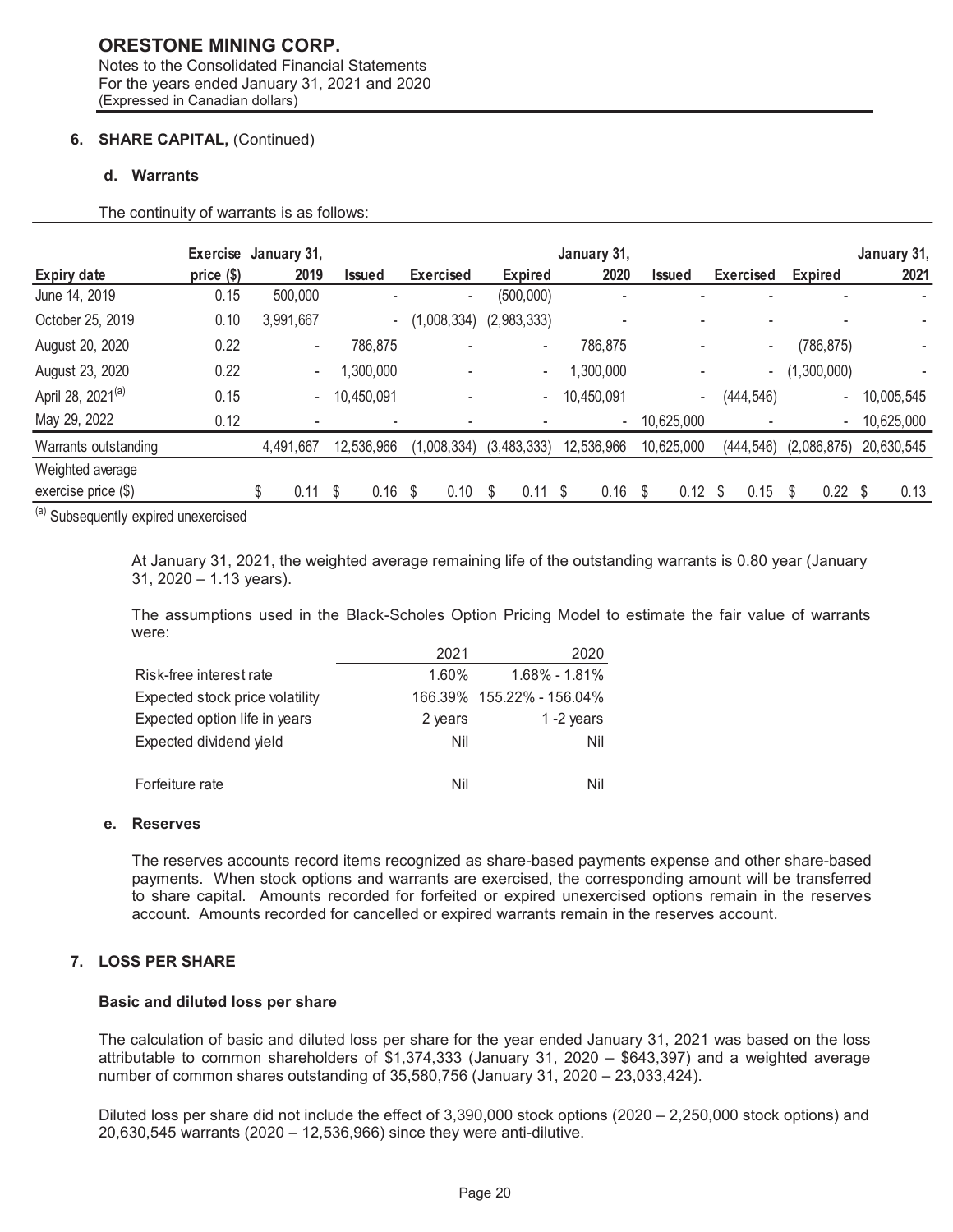# **ORESTONE MINING CORP.**

Notes to the Consolidated Financial Statements For the years ended January 31, 2021 and 2020 (Expressed in Canadian dollars)

# **8. RELATED PARTY TRANSACTIONS**

The aggregate value of transactions and outstanding balances relating to key management personnel and entities over which they have control or significant influence were as follows:

|                                    | TUT the year ended January JT, 2021. |                                 |                              |                         |    |                             |          |  |  |
|------------------------------------|--------------------------------------|---------------------------------|------------------------------|-------------------------|----|-----------------------------|----------|--|--|
|                                    | Short-term<br>employee<br>benefits   | Post-<br>employment<br>benefits | Other long-<br>term benefits | Termination<br>benefits |    | Share-<br>based<br>payments | Total    |  |  |
| David Hottman                      |                                      |                                 |                              |                         |    |                             |          |  |  |
| Chief Executive Officer,           | 67,200<br>\$                         | \$Nil                           | \$Nil                        | \$Nil                   | \$ | 23,648                      | \$90,848 |  |  |
| <b>Director</b>                    |                                      |                                 |                              |                         |    |                             |          |  |  |
| Mark T. Brown                      | \$Nil                                | \$Nil                           | \$Nil                        | $$Nil$ \$               |    | 7,434                       | \$7,434  |  |  |
| <b>Chief Financial</b>             |                                      |                                 |                              |                         |    |                             |          |  |  |
| <b>Bruce Winfield</b>              | \$Nil                                | \$Nil                           | \$Nil                        | \$Nil                   | \$ | 11,635                      | \$11,635 |  |  |
| President, Director <sup>(a)</sup> |                                      |                                 |                              |                         |    |                             |          |  |  |
| Gary D. Nordin                     | \$Nil                                | \$Nil                           | \$Nil                        | \$Nil                   | \$ | 39,851                      | \$39,851 |  |  |
| Director                           |                                      |                                 |                              |                         |    |                             |          |  |  |
| John Kanderka                      | \$Nil                                | \$Nil                           | \$Nil                        | \$Nil                   | \$ | 19,477                      | \$19,477 |  |  |
| Director                           |                                      |                                 |                              |                         |    |                             |          |  |  |
| James Anderson                     | \$Nil                                | \$Nil                           | \$Nil                        | \$Nil                   | \$ | 6,525                       | \$6,525  |  |  |
| Director                           |                                      |                                 |                              |                         |    |                             |          |  |  |
| <b>Patrick Daniels</b>             | \$Nil                                | \$Nil                           | \$Nil                        | \$Nil                   | S  | 5,464                       | \$5,464  |  |  |
| Director                           |                                      |                                 |                              |                         |    |                             |          |  |  |

For the year ended January 31, 2021:

<sup>(a)</sup> Mark T. Brown and Bruce Winfield receive payments for their services through private companies they control. Please refer to the table on the next page.

| T OF the year ended January JT, 2020.                        |                                    |                                 |                              |                         |                             |             |
|--------------------------------------------------------------|------------------------------------|---------------------------------|------------------------------|-------------------------|-----------------------------|-------------|
|                                                              | Short-term<br>employee<br>benefits | Post-<br>employment<br>benefits | Other long-<br>term benefits | Termination<br>benefits | Share-<br>based<br>payments | Total       |
| David Hottman<br>Chief Executive Officer,<br><b>Director</b> | \$67,200                           | \$Nil                           | \$Nil                        | \$Nil                   | \$<br>7,794                 | \$74,994    |
| Mark T. Brown<br><b>Chief Financial</b>                      | \$Nil                              | \$Nil                           | \$Nil                        | \$Nil                   | \$<br>13,513                | \$13,513    |
| <b>Bruce Winfield</b><br>President, Director <sup>(a)</sup>  | \$Nil                              | \$Nil                           | \$Nil                        | \$Nil                   | \$<br>19,463                | \$19,463    |
| Gary D. Nordin<br>Director                                   | \$Nil                              | \$Nil                           | \$Nil                        | \$Nil                   | 23,360<br>\$                | \$23,360    |
| John Kanderka<br><b>Director</b>                             | \$Nil                              | \$Nil                           | \$Nil                        | \$Nil                   | \$<br>9,731                 | \$9,731     |
| Julia Aspillaga*<br>Former Director                          | \$Nil                              | \$Nil                           | \$Nil                        | \$Nil                   | \$<br>5,687                 | \$5,687     |
| James Anderson<br><b>IDirector</b>                           | \$Nil                              | \$Nil                           | \$Nil                        | \$Nil                   | \$<br>29,194                | \$29,194    |
| <b>Patrick Daniels</b><br>Director                           | \$Nil                              | \$Nil                           | \$Nil                        | \$Nil                   | 5,687<br>\$                 | 5,687<br>\$ |

For the year ended January 31, 2020:

<sup>(a)</sup> Mark T. Brown and Bruce Winfield receive payments for their services through private companies they control. Please refer to the table on the next page.

\* Julia Aspillaga resigned on October 29, 2019 (date of AGM where she did not stand for re-election)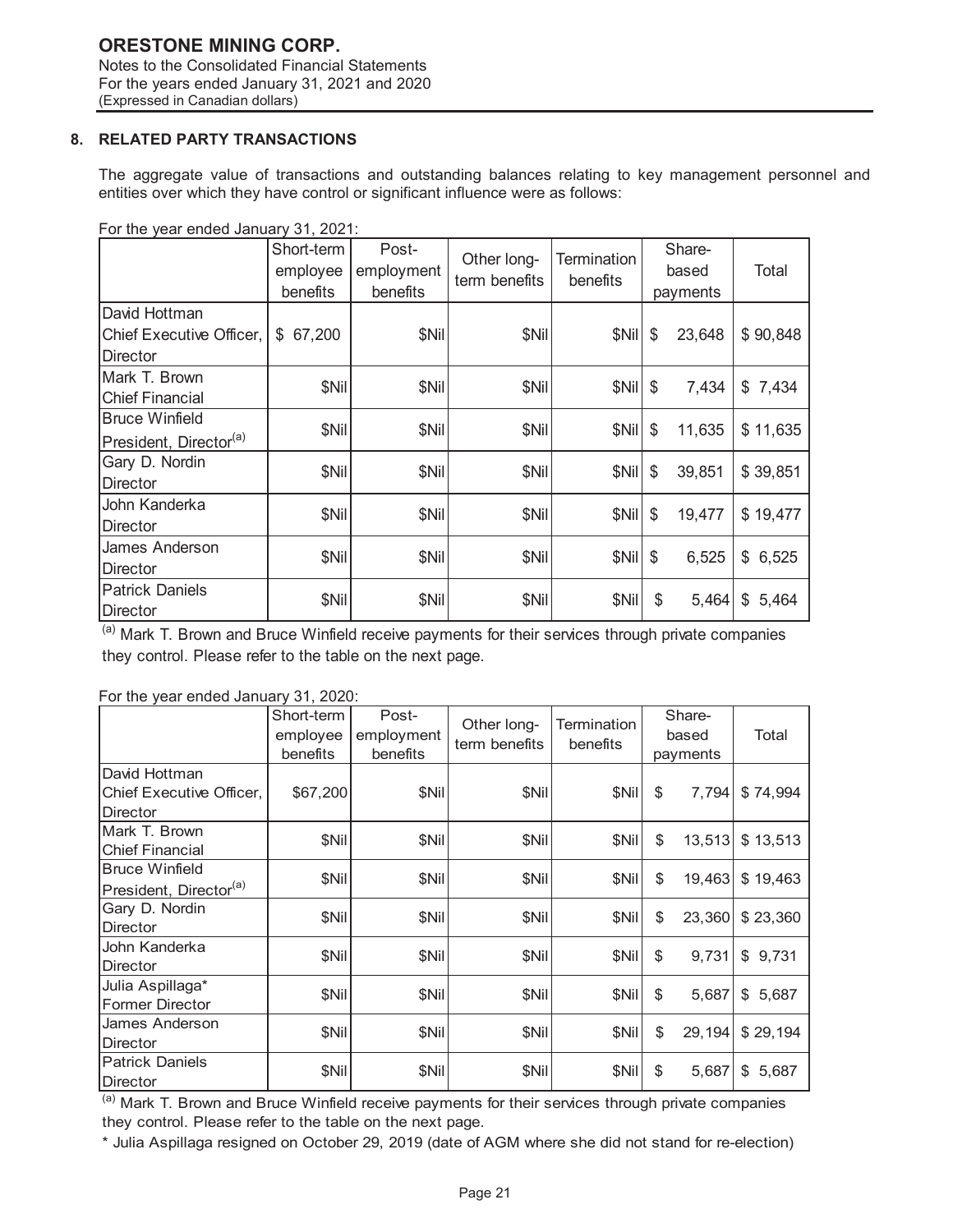Notes to the Consolidated Financial Statements For the years ended January 31, 2021 and 2020 (Expressed in Canadian dollars)

# **8. RELATED PARTY TRANSACTIONS,** (Continued)

Related party transactions and balances:

|                                                                           | During the years ended                                    |    |         |    |             | As at        |    |             |
|---------------------------------------------------------------------------|-----------------------------------------------------------|----|---------|----|-------------|--------------|----|-------------|
|                                                                           |                                                           |    |         |    | January 31, |              |    | January 31, |
| Amounts in due to related parties:                                        | Services for:                                             |    | 2021    |    | 2020        | 2021         |    | 2020        |
| David Hottman                                                             | Salaries and benefits                                     | \$ | 67,200  | \$ | 67,200      | \$<br>4,264  | \$ |             |
| Gary Nordin                                                               | Geological consulting                                     |    | 21,700  |    |             | 21,700       |    |             |
| A private company controlled by a<br>director of the Company              | Rent                                                      |    |         |    | 4,800       |              |    |             |
| A private company with an officer<br>in common with the Company           | Accounting,<br>management, financing<br>and rent services |    | 58,800  |    | 61,950      | 10,290       |    | 5,145       |
| A private company controlled by<br>President of the Company               | Management services                                       |    | 90,000  |    | 60,000      | 7,875        |    | 7,875       |
| Total                                                                     |                                                           | \$ | 237,700 | \$ | 193,950     | \$<br>44,129 | \$ | 13,020      |
| Amounts in prepaid expenses:                                              | Services for:                                             |    |         |    |             |              |    |             |
| David Hottman                                                             | Funds advanced                                            | \$ | Ξ.      | \$ | 16,381      | \$<br>6,720  | \$ | 8,619       |
| Total                                                                     |                                                           | \$ |         | \$ | 16,381      | \$<br>6,720  | \$ | 8,619       |
| Amounts in due from related party                                         | Services for:                                             |    |         |    |             |              |    |             |
| A private company with directors<br>and officers in common <sup>(a)</sup> | Rent/Funds advanced                                       | \$ |         | \$ | 1,200       | \$           | \$ | 34,720      |
| Total                                                                     |                                                           | \$ | Ξ.      | \$ | 1,200       | \$<br>۰      | \$ | 34,720      |

 $\overline{a}$ ) As management has determined that the collectability of this amount is doubtful, it was written off as of January 31, 2021.

Amounts owing to/from related parties are non-interest bearing, unsecured, and have no fixed terms of repayment. The changes during the period were measured by the exchange amount, which is the amount agreed upon by the transacting parties.

# **9. FINANCIAL INSTRUMENTS**

The fair value of the Company's cash, due from related party, trade and other payables and due to related parties approximate their carrying values.

The Company's financial instruments recorded at fair value require disclosure about how the fair value was determined based on significant levels of inputs described in the following hierarchy:

Level 1 – Quoted prices are available in active markets for identical assets or liabilities as of the reporting date. Active markets are those in which transactions occur in sufficient frequency and value to provide pricing information on an ongoing basis.

Level 2 – Pricing inputs are other than quoted prices in active markets included in Level 1. Prices in Level 2 are either directly or indirectly observable as of the reporting date. Level 2 valuations are based on inputs including quoted forward prices for commodities, time value and volatility factors, which can be substantially observed or corroborated in the market place.

Level 3 – Valuations in this level are those with inputs for the asset or liability that are not based on observable market data.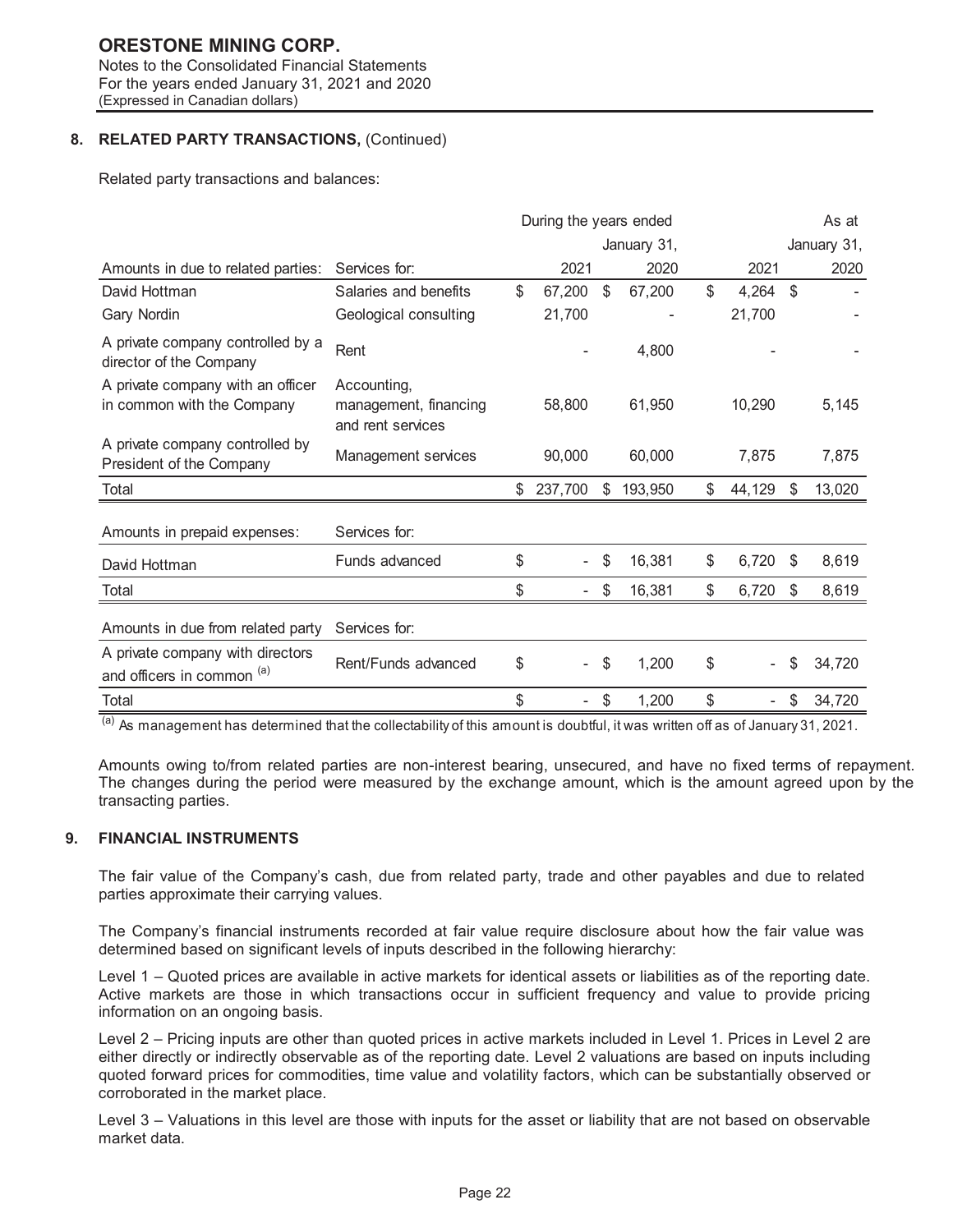## **9. FINANCIAL INSTRUMENTS,** (Continued)

(Expressed in Canadian dollars)

Cash and marketable securities are measured using level 1 inputs. There were no transfers between levels 1, 2 and 3.

The Company's financial instruments are exposed to certain financial risks, including credit risk, liquidity risk, interest risk and market risk.

(a) Credit risk

Credit risk is the risk that one party to a financial instrument will fail to fulfil an obligation causing the other party to incur a financial loss. The Company is exposed to credit risks arising from its cash holdings, reclamation bonds and receivables (excluding GST). The Company manages credit risk by placing cash with major Canadian financial institutions. Management believes that credit risk related to these amounts is low.

(b) Liquidity risk

Liquidity risk is the risk that the Company will not have sufficient funds to meet its financial obligations when they are due. To manage liquidity risk, the Company reviews additional sources of capital to continue its operations and discharge its commitments as they become due.

Historically, the Company's sole source of funding has been the issuance of equity securities for cash and cash equivalents, primarily through private placements. The Company's access to financing is always uncertain. There can be no assurance of continued access to significant equity funding. Liquidity risk is assessed as high.

(c) Interest rate risk

Interest rate risk is the risk that an investment's value will change due to a change in the level of interest rates. The Company's exposure to interest rate risk is minimal.

(d) Market risk

Market risk is the risk that the fair value or future cash flows of a financial instrument will fluctuate because of changes in market prices. Market risk comprises two types of risk: currency risk and price risk. The Company is not subject to currency risk as the functional currency is the Canadian dollar. The Company does not use any form of derivative or hedging instruments to reduce its foreign currency risk. The Company is not affected by price risk.

(e) Management of industry risk

The Company is engaged primarily in the mineral exploration field and manages related industry risk issues directly. The Company is potentially at risk for environmental reclamation and fluctuations in commodity based market prices associated with resource property interests. Management is of the opinion that the Company addresses environmental risk and compliance in accordance with industry standards and specific project environmental requirements.

(f) Currency risk

The Company's property interest in Chile makes it subject to foreign currency fluctuations and inflationary pressures which may adversely affect the Company's financial position, results of operations and cash flows. The Company is affected by changes in exchange rates between the Canadian Dollar and foreign currencies. The Company does not invest in foreign currency contracts to mitigate the risks. The Company has net monetary assets of \$53,846 denominated in US dollars.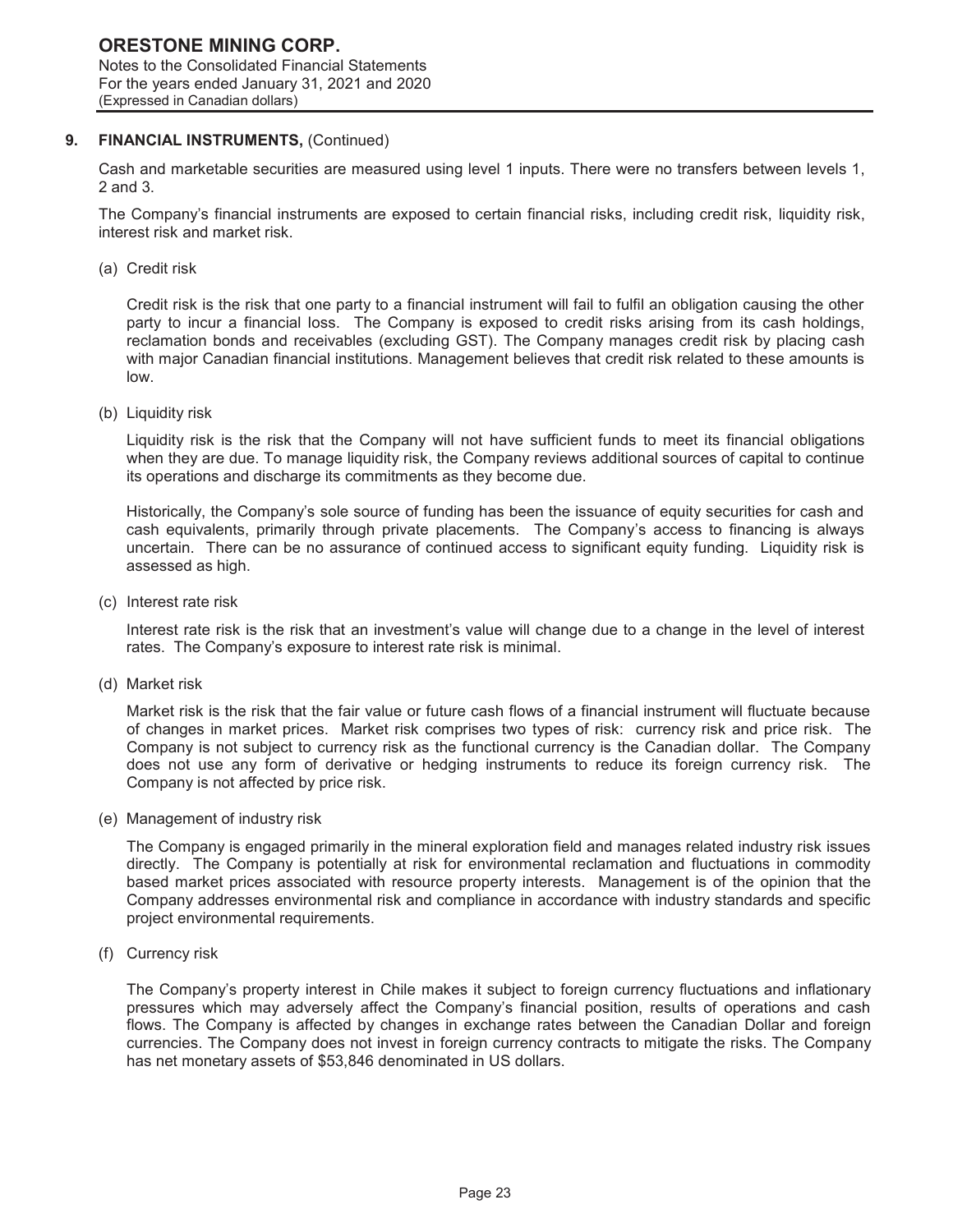## **10. CAPITAL MANAGEMENT**

The Company considers its capital structure to be shareholders' equity represented by assets over liabilities. The Company manages its capital structure based on the funds available to the Company, in order to support acquisition, maintenance, exploration, and development of exploration and evaluation assets.

The Board of Directors has not established any quantitative return on capital criteria for management, instead relying on the expertise of the Company's management to sustain future development of the business.

The properties in which the Company currently has interests are in the exploration stage so the Company is dependent on external financing to fund its activities. In order to carry out activities and administration, the Company will spend its existing working capital and raise additional amounts as needed.

The Company is not subject to externally imposed capital restrictions.

## **11. INCOME TAXES**

No provision has been made for current income taxes as the Company has no taxable income. A reconciliation of the expected income tax recovery to the actual income tax recovery is as follows:

|                                           | January 31,               | January 31, |
|-------------------------------------------|---------------------------|-------------|
|                                           | 2021                      | 2020        |
| Net loss for the year                     | \$<br>(1, 374, 333)<br>\$ | (643, 397)  |
| Statutory tax rate                        | 27.00%                    | 27.00%      |
|                                           |                           |             |
| Expected income tax recovery              | (371,070)                 | (173, 717)  |
| Permanent differences, deductibe and non- |                           |             |
| deductible amounts                        | 226,951                   | 25,694      |
| Change in valuation allowance             | 144,119                   | 148,023     |
|                                           |                           |             |
| Income tax recovery                       | \$<br>\$                  |             |

The components of the Company's deferred income tax assets and liabilities are estimated as follows:

|                                   | January 31,     |    | January 31,   |
|-----------------------------------|-----------------|----|---------------|
|                                   | 2021            |    | 2020          |
| Exploration and evaluation assets | \$<br>1,986,000 | S  | 2,307,000     |
| Loss carry-forwards               | 5,827,000       |    | 5,291,000     |
| Equipment and other               | 44,000          |    | 48,000        |
| Share issuance costs              | 85,000          |    | 86,000        |
| Valuation allowance               | (7,942,000)     |    | (7, 732, 000) |
|                                   |                 |    |               |
| Net deferred income tax assets    | \$<br>۰         | \$ |               |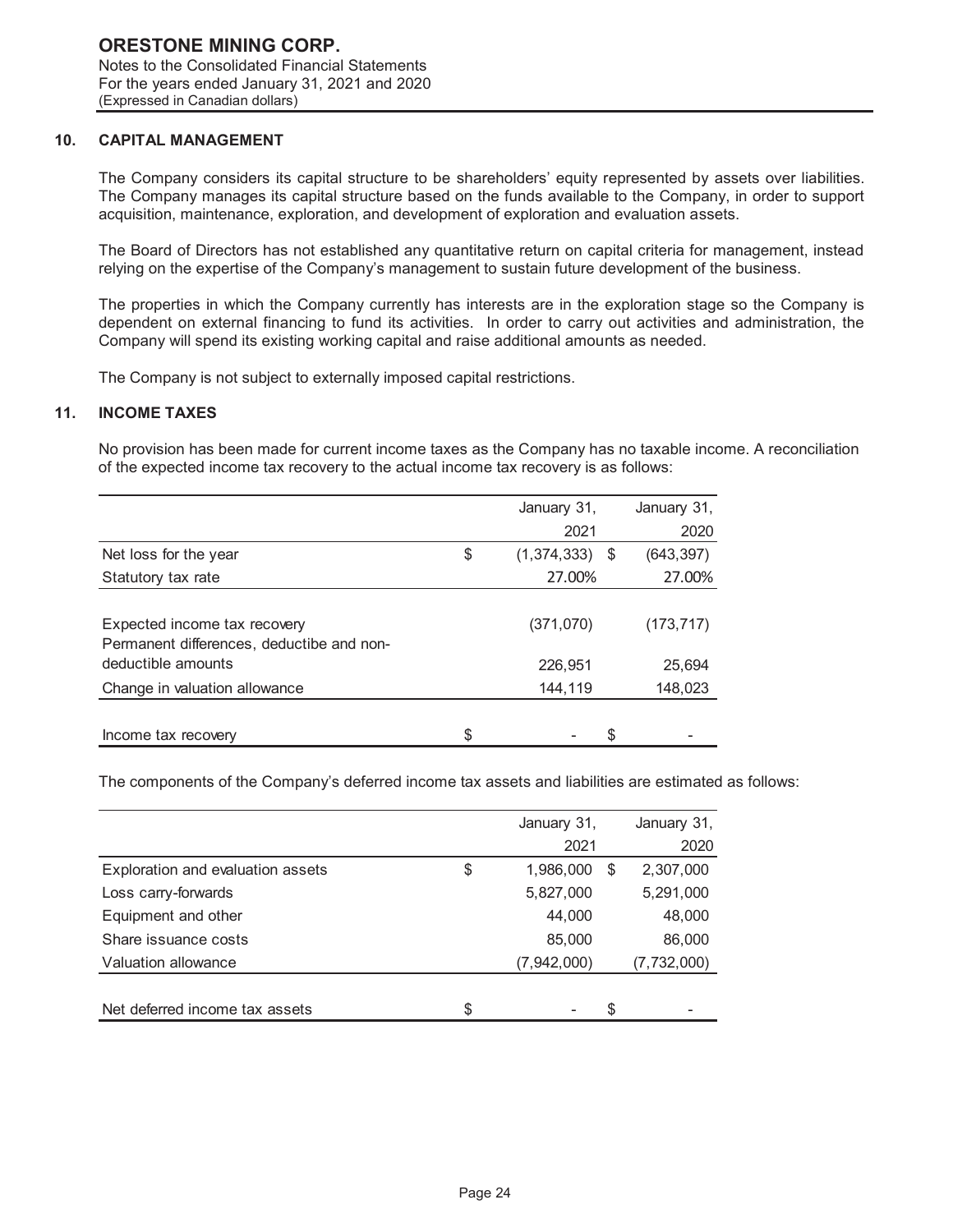## 11. **INCOME TAXES**, (Continued)

The Company has non-capital losses available for Canadian income tax purposes which may be carried forward to reduce taxable income in future years. If not utilized, the non-capital losses expire as follows:

|      | Loss carry-forwards |  |  |
|------|---------------------|--|--|
| 2028 | \$<br>82,258        |  |  |
| 2029 | 588,082             |  |  |
| 2030 | 565,162             |  |  |
| 2031 | 458,077             |  |  |
| 2032 | 550,304             |  |  |
| 2033 | 649,026             |  |  |
| 2034 | 547,818             |  |  |
| 2035 | 350,349             |  |  |
| 2036 | 304,988             |  |  |
| 2037 | 176,378             |  |  |
| 2038 | 178,595             |  |  |
| 2039 | 294,586             |  |  |
| 2040 | 551,333             |  |  |
| 2041 | 533,774             |  |  |
|      | \$<br>5,830,730     |  |  |

The potential future tax benefit of these losses has not been recorded as a future tax asset due to the uncertainty regarding the utilization of these losses.

## **12. SEGMENTED FINANCIAL INFORMATION**

The Company operates in one industry segment, being the acquisition, exploration and development of mineral property interests. Geographic information is as follows:

|                    |    | January 31, 2021 | January 31, 2020 |
|--------------------|----|------------------|------------------|
| Non-current assets |    |                  |                  |
| Canada             | S  | 2,309,998 \$     | 1,983,901        |
| Chile              |    | 45.690           | 415,335          |
|                    | \$ | 2,355,688        | 2,399,236        |

## **13. EVENTS AFTER THE REPORTING PERIOD**

On March 2, 2021, the Company entered into a consulting agreement with a company to provide investor relations services for an initial term of six months at \$9,000 per month. In connection with the agreement, the Company granted 400,000 stock options to the consultant that can be exercised at \$0.12 per share until March 2, 2026. These options vest 25% immediately and 25% every quarter following the date of grant.